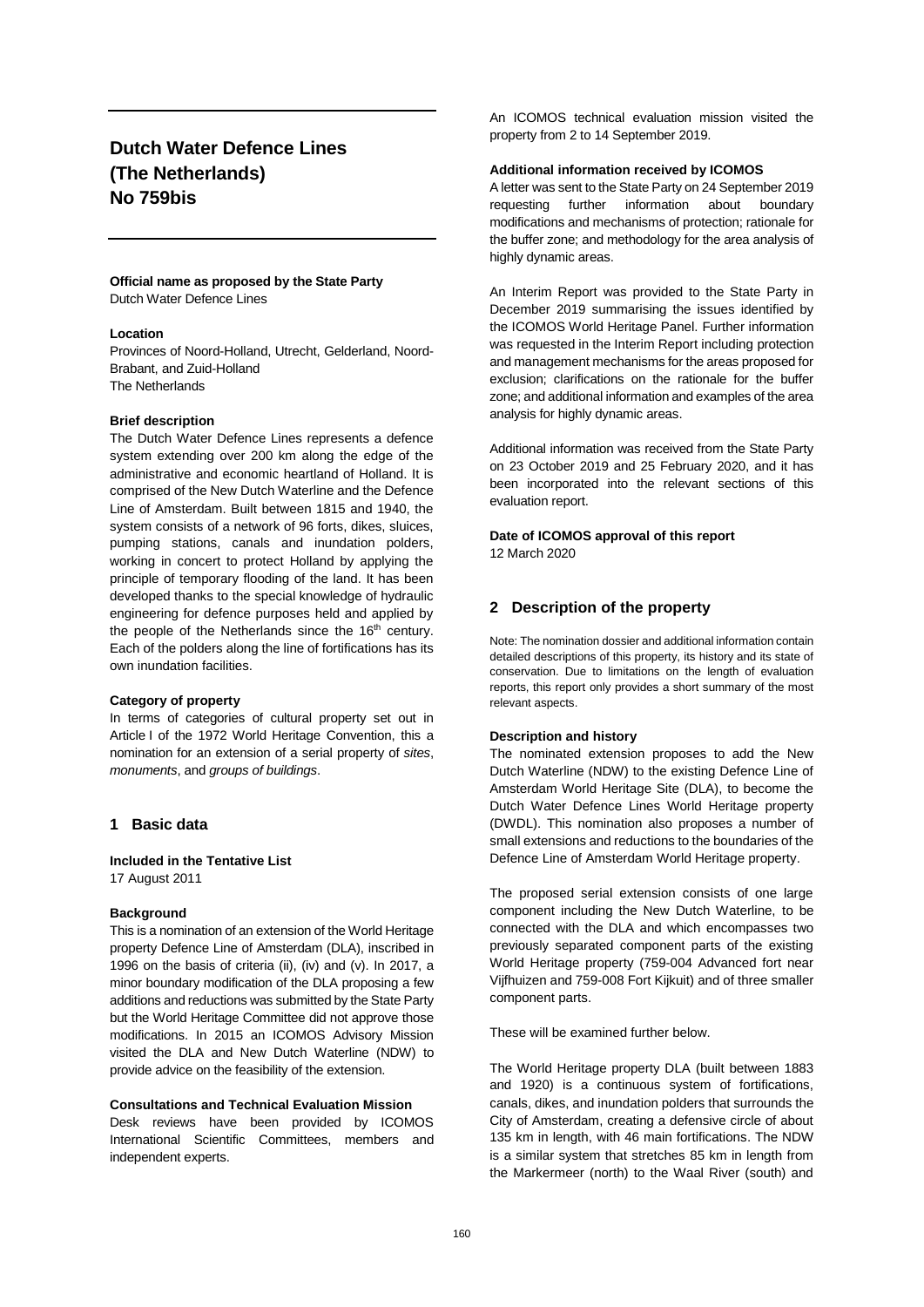contains 45 main fortifications; moreover, the nominated extension includes the Crooked Rhine river (Kromme Rijn), the Tiel Inundation Canal (Inundatiekanaal) and Fort Pannerden, which are located up to 50 km from the main defence line which are part of the NDW.

The nominated extension and the World Heritage property illustrates a single military defence system, which was based on inundation fields, hydraulic installations and on a series of fortifications and military posts.

Inundating fields to knee height was a well-tested means of defence up until the Second World War for low-lying areas of the Netherlands, as it denied the passage of enemy troops either on foot or by boat. This system was based on the high level of knowledge of water management developed by the residents of these marshy lands. To turn marshes into farmland and grow crops, removing the water from the land and controlling its level in the canals and ditches was crucial. Polders, that is partitioned parcels of land separated from other parcels by canals, ditches and artificial watercourses, have been progressively created; pumping stations drained the water from the polders into the watercourses, which were connected either to a river or a larger canal. If water could be removed from the land, it could also be brought back to flood the polders: the Dutch water defence system was based on this principle.

The first waterline – the Old Dutch Waterline – originated at the time of the Eighty Years War (1568-1648) when the Spaniards built a dyke to cross inundated fields and which protected the centres of Amsterdam and The Hague for many years.

The construction of the New Dutch Waterline began in 1815 to protect the town of Utrecht; it was continuously modified and adapted to accommodate new defence requirements until 1940. The New Dutch Waterline consists of one system with nine inundation basins, extending over a distance of 85 km roughly in a northsouth/south-west direction. Forts and other defensive structures as well as existing fortified towns protected vulnerable points such as elevated areas or access routes.

In the 1880s, the New Dutch Waterline was lengthened by the development of the Defence Line of Amsterdam, which was completed by 1920.

The Defence Line of Amsterdam World Heritage property was built as a defensive ring; for this reason, higher demands in water management were to be met, as the Line could not harness small differences in height of the landscape or the direction of the river water flows, therefore it resulted in a higher level of artificialisation of the landscape and a higher number of fortifications and other defensive structures, all built in concrete or reinforced concrete, as a response to the development of high-explosive shells.

Where existing dykes could not be used, new military dykes were constructed, such as in the Zuidwijkermeer Polder or in the Harlemmermeer Polder.

The NDW extends from the IJsselmeer (at the time called the Zuiderzee) at Muiden to the Biesbosch estuary at Werkendam. The extension consists of the enlargement of the major component part of the existing serial property by adding the defensive system of the NDW, and the addition of three smaller components: Fort Werk IV, the Tiel Inundation Canal and Fort Pannerden, near the German border.

The landscape through which the NDW runs determined the construction of this defence line. The defensive system was based on inundation fields and harnessed the potential offered by the natural and impoldered landscape features for defence purposes, in combination with the construction of ditches, canals, pumping stations and sluices and fortifications to protect vulnerable points (e.g. non inundatable sections).

There are three key features of the system of the NDW:

- the strategically deployed landscape
- the water management system
- the military fortifications

# The strategically deployed landscape

The NDW was built along the boundary of the portion of dutch territory located above sea level and that which lies below sea level: the difference in level could be used for inundation purposes. Existing elements in the landscape, including dykes, quays, ditches, basins and polders were used within the defensive system. Fortifications erected to protect vulnerable points were complemented by strict building restrictions within Prohibited Circles, which are still recognisable today. The construction of infrastructure also had to respect defensive criteria for their location and provided with defensive structures. The use of the landscape features to create the defensive system had a double result: it made inundation possible and also provided camouflage to military installations. The strategically deployed landscape includes five types of landscape which are described in the nomination dossier.

In addition, the 'urban landscape' of the fortified cities and towns contributes to shaping the strategically deployed landscape, which is still recognisable today, thanks to the preservation of its key features, most of which had multiple functions.

# The water management system

The area where the NDW was constructed is crossed by a number of large rivers. Structures and measures have been developed throughout the centuries to control water and to use it for agriculture and transport. The polder system with its dykes, ditches and sluices represented the basis of the NDW, which was augmented through ad–hoc structures and management mechanisms in order to rapidly achieve the inundations and direct the water where needed.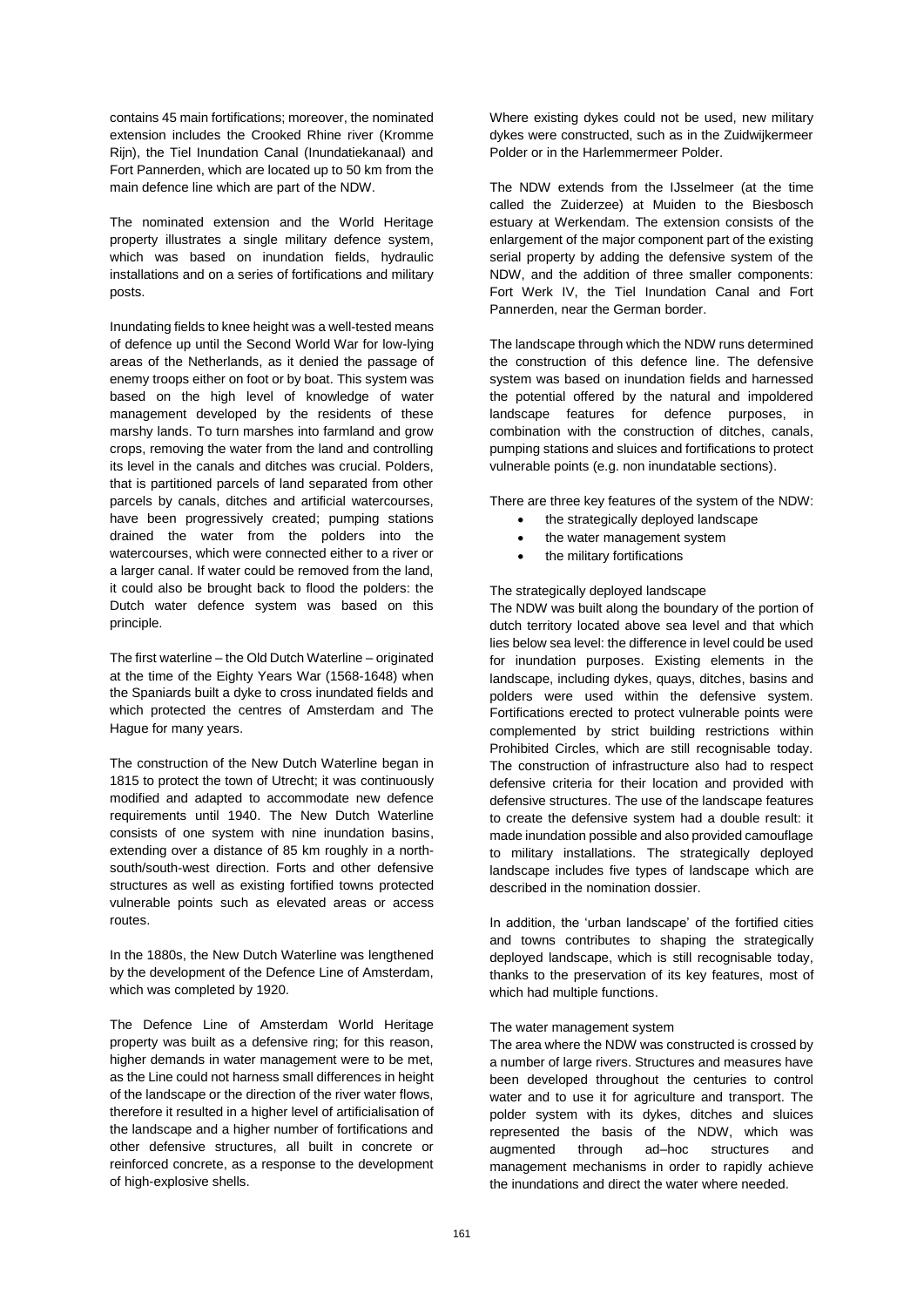### Military fortifications

Military fortifications were created in elevated locations and places where inundation was not possible or could be avoided by the enemy. Different types of defensive structures were built between 1815 and 1940, to respond to different military engineering, weapons and strategies. A number of existing fortified structures were adapted and modernised, including medieval fortresses and towns, which were already included in the Old Dutch Waterline. The seven phases of construction from 1815 to 1963 are described in the nomination dossier.

A standard type of fortification was adapted in terms of size and shape depending on its position and local situation. Among the many forts, the nomination dossier explicitly mentions Fort Spion and Fort Vuren, as examples of forward forts, and Fort Everdingen as a fort protecting multiple access points.

The three following components are also part of the proposed extension:

#### Fort Werk IV

This fort is the only surviving structure of a system of five forts known as the Naarden Offensive which was built to protect the fortified town of Naarden, when increased firepower made the existing fortifications vulnerable. Fort Werk IV exhibits a combination of a polygonal layout, a dry moat, brick crenelated walls and small crenelated bastions.

### Tiel Inundation Canal

This canal, 3 km-long, connects the Waal and the Linge rivers in order to transport water from the first to the second, thus making it possible to use the water from the Linge to inundate polders in the Culemborgerwaard and Tielerwaard. Its construction was triggered by the outbreak of the Franco-Prussian War in 1870.

### Fort Pannerden

This fort was built between 1869 and 1871 at the fork of the Waal and the Pannerden Canal, near the German border, in order to protect the supply of water which this canal could provide and which the inundation system of the NDW was dependent on.

#### **Boundaries**

The area of the 4 components forming the nominated extension totals 38,446.57 ha, the proposed reduction totals 1,242.99 ha, bringing the whole proposed significant boundary modification to 37,203.58 ha.

The State Party proposes a buffer zone for the World Heritage property and the proposed extension that extends 10 km from the external border of the property, covering essentially the outer side of the fortified system, that is to say on the side that was watched to prevent attacks from enemies. The buffer zone in the inner side of the property is limited to a 50 m wide strip of land. The buffer zone totals 191,722.63 ha.

The major addition proposed by the State Party consists of one large component comprising the New Dutch Waterline (37,723.01 ha), complemented by three small additional component parts and some minor additions and reductions.

The proposed boundaries include the entire fortification line made up of forts and dikes and the connected elements, namely:

- some fortified cities and other remains of ancient defensive systems;
- the forts with their ditches and immediate surroundings;
- smaller fortifications, shelters and other defensive works and devices (including trenches that were damaged or have disappeared but have been restored or reconstructed) that are scattered over a large area, often distant from the forts;
- the water control system aimed at inundating fields for defensive purposes, composed of canals, dikes, sluices, gates and connected works;
- the inundation fields, which are still well visible on open land used for pasture and agriculture;
- some lakes or permanently inundated lands that were part of the defensive system.

A few general parameters recur in the definition of the boundaries:

- maintaining open land in front of the forts and visibility towards the countryside that used to be inundated;
- maintaining portions of the open land that extends also on the inner side, that is to say between the fortification line and the cities that it was meant to protect (more an exception than a rule due to integrity issues);
- following the limits of natural and artificial features, e.g., dikes, roads, river banks;
- following town limits and excluding urban areas.

In fact, ICOMOS has observed that the proposed extension extends mainly on the outer side; on the inner side it is often reduced to a thin strip of land just behind the dikes that connect the forts.

ICOMOS notes that the rationale adopted with regards to the inclusion of the inundation fields is not always clear. As a general rule, the proposed extension covers the area from the fortifications to the limits of the inundation fields, but the actual situation is more complex. Inundation fields and military installations are located on the outer side. However, at specific locations, e.g., in the area of Utrecht (part of the proposed DWDL) a first line of fortifications is located within the inner side, along the city margins, therefore inundation land seems to have existed in the inner side as well. In some cases, open fields inside the inner zone are not included within the boundaries of the proposed extension, although it would be advisable that they were, as they can still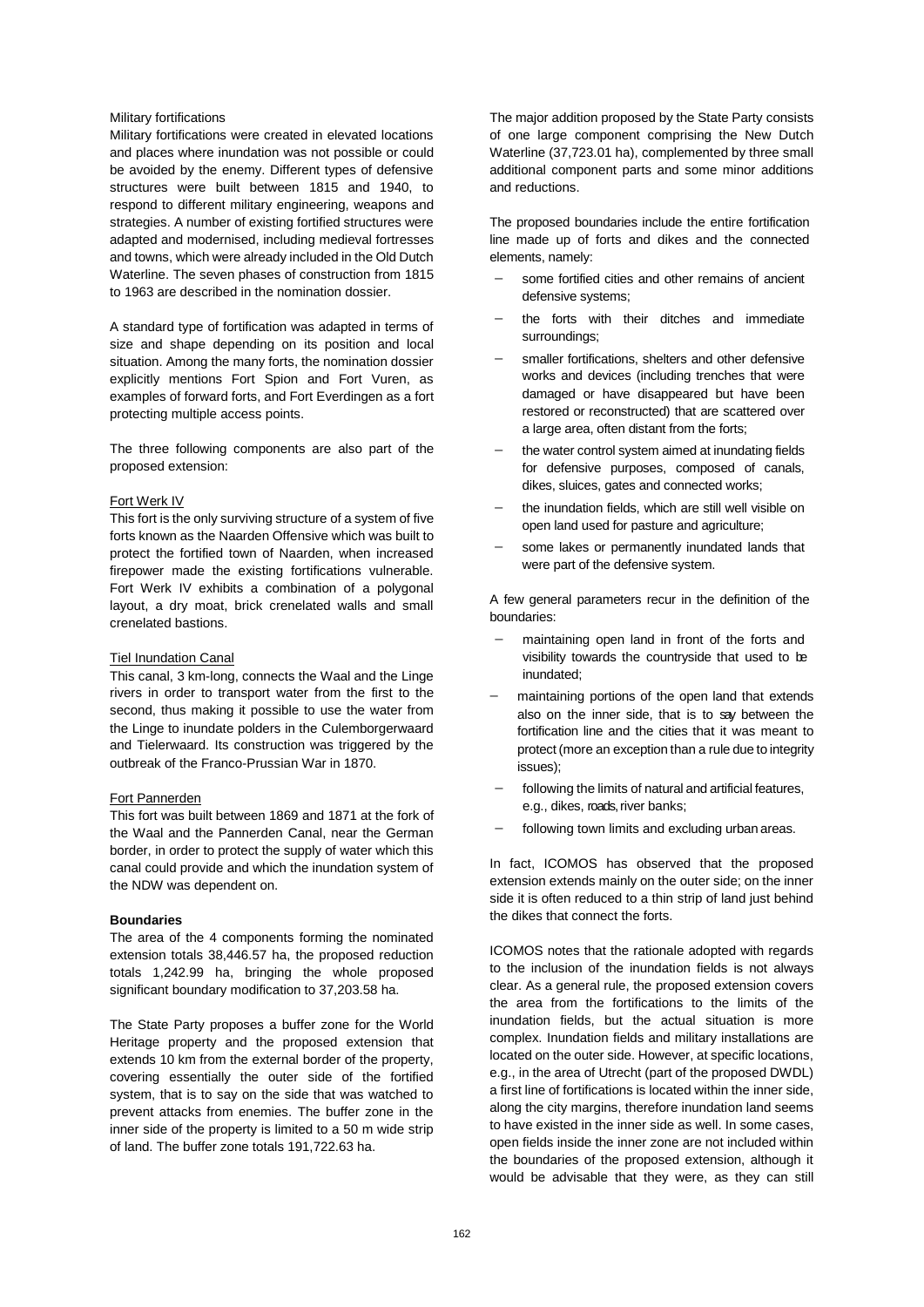illustrate the relationship between the defence line and the inner landscape at the time of its construction. Additionally, the designed landscape and the hydraulic system that contributes to the Outstanding Universal Value (criterion v) of the proposed extension extend both internally and externally. It can be noted that near Utrecht the boundaries of the nominated extension are very tight around individual defence features of the waterline.

ICOMOS therefore considers that the boundaries of the nominated extension in the area near Utrecht should be revised and include all elements illustrating the defence system and their relationships.

#### Minor additions and reductions

Below further details are provided of the areas that are proposed for addition and removal from the existing World Heritage property.

The nomination dossier proposes the inclusion of three new areas that the State Party considers could contribute to and strengthen the Outstanding Universal Value of the Defence Line of Amsterdam.

Each of these is proposed in order to improve the visual integrity and coherence of the boundary by adding inundation lands. They are Starnmeerpolder (A1), Spaarnwoude (A2), and the inundation field in the vicinity of the Vóórstelling near Vijfhuizen (A3).

Two areas which were proposed for addition in 2017 through the minor boundary modification procedure are now included in the largest component proposed as an extension of the DLA World Heritage property.

At the same time, seven areas are proposed for removal from the existing World Heritage property. They are articulated into two groups: B1 and B2.

Group B1 includes five areas (referred to as B1.1 to B1.5) which are proposed for exclusion from the current DLA World Heritage property, because developments were included in plans or approved before 1996 and have been subsequently completed. According to the State Party, these areas should not have been included in the original nomination; additionally no important attributes of Outstanding Universal Value would be affected by these exclusions.

- B1.1 (-156 ha) Broekpolder, municipality of Heemskerk, was an area of inundation fields for the DLA, which was designated as a residential area in 1993 and the housing estate of Broekpolder was developed from 1996 onwards.
- B1.2 (-97.5 ha) Wijkermeerpolder west of the A9, municipality of Beverwijk, is an industrial port estate which was built here in the 1990s according to the 'De Pijp Industrial Plan' (approved in 1964).
- B1.3 (-202.7 ha) Eastern side of Haarlem, municipality of Haarlemmerliede/Spaarnwoude and Haarlemmermeer contains two industrial estates (De Liede and Polanenpark) which were built between 1981 and 1997.
- B1.4 (-113.9 ha) Floriade site Vijfhuizen, municipality of Haarlemmermeer, was designated as a future residential area in 1993, and the area has been completely built on since 2002.
- B1.5 (-27.4 ha) Vrijschot Noord, Hoofddorp, municipality of Haarlemmermeer, was developed for a housing estate from 1994 onwards based on a zoning plan approved in 1993.

The State Party justifies the reductions in relation to the loss of integrity and authenticity and to the fact that no attribute supporting the Outstanding Universal Value would be included in the areas proposed for removal.

Group B2 covers the proposed exclusion of two areas, on the basis that irreversible developments have occurred on them since 1996, including those associated with the nearby Schiphol Airport. The State Party considers that no important attributes of Outstanding Universal Value will be affected by these exclusions.

- B2.1 (-22.8 ha) Edam business estate is located partly inside the boundary of the World Heritage property, a result of the Plabeka Implementation Strategy adopted in 2011, after the inscription of the DLA, and escaped control due to the different alignment between the national protected landscape and the World Heritage Property.
- B2.2 (-622 ha) Geniedijk and surrounding area, municipality of Haarlemmermeer, are located on the south-western side of the Defence Line of Amsterdam, south of Schiphol Airport. The Schiphol Airport zone has a national economic priority, therefore pressure exists to facilitate expansion of developments near the airport. The Schiphol Logistics Park is currently under construction; no high-rise or residential buildings will be allowed. Other developments exist or are being planned. A recreational park – Geniepark – is being developed: it includes the individual attributes of the DLA – fort, canal, dyke and associated line of trees. The proposed reduction in this zone will reduce the property essentially to the Geniepark.

ICOMOS notes that the proposed reductions, even though not extensive in their size compared to the whole of the inscribed property and of the nominated extension, are several and may set precedents for further similar proposals – within this property but also with reference to other World Heritage properties.

ICOMOS observes that the State Party does not inform about specific measures for the areas proposed for removal. Only some of the reductions, namely the ones on the outer side of the property, will be included in the buffer zone. On the other hand, the areas lying in the inner side will not be covered by any buffer zone, as on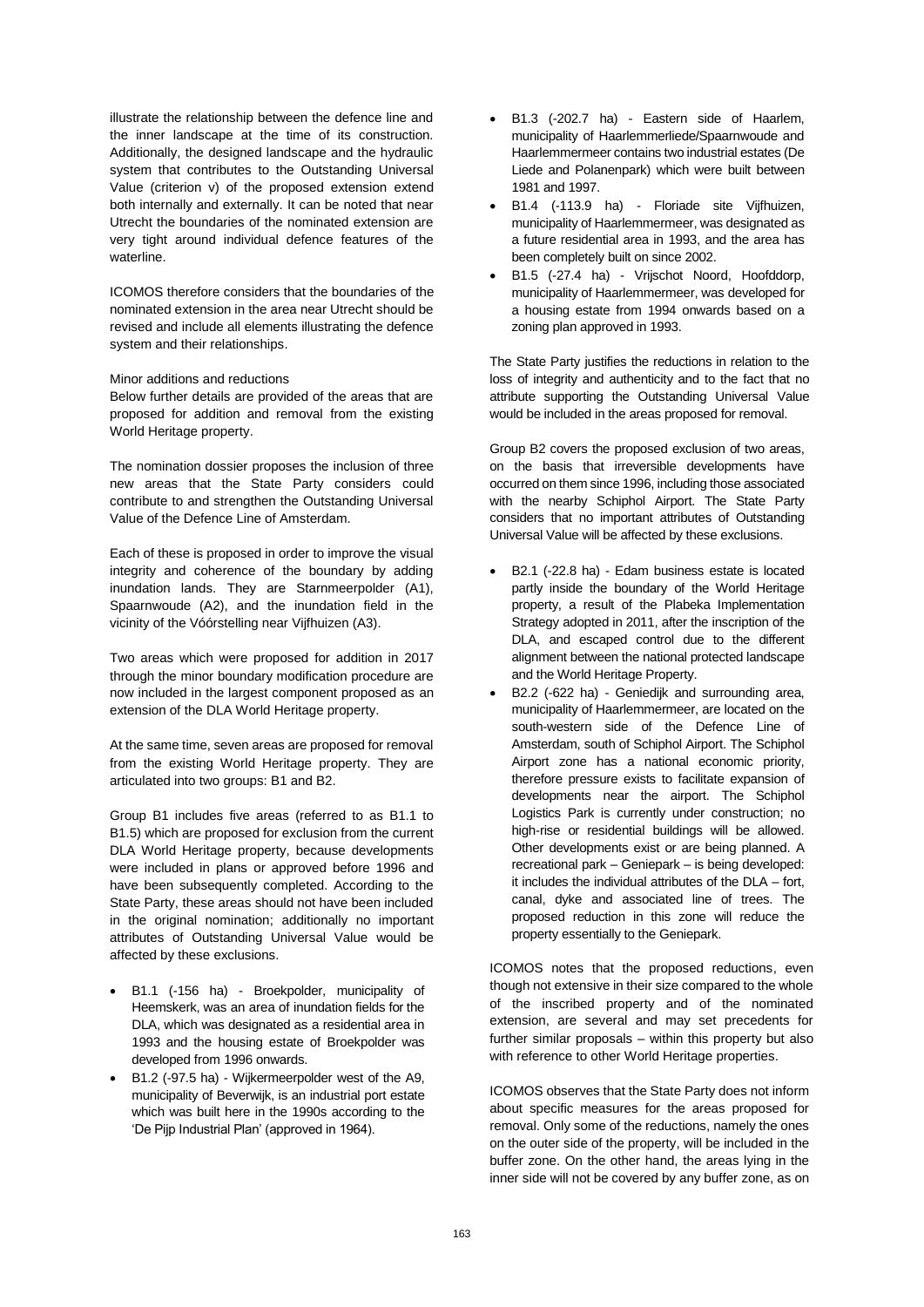the inner side only a 50m buffer zone is proposed for the DWDL.

The State Party has also explained that in most cases, the development was already approved at the time of inscription, even if not implemented yet in all cases. It has informed that the legal framework has been modified (See Protection and Management sections) and today this prevents the World Heritage property and the nominated extension from being vulnerable to development proposals.

ICOMOS regrets that such developments could not be stopped and understands that the State Party has recently acted upon its legislation in order to prevent further threats to the property. ICOMOS however observes that no specific mechanisms have been envisaged for the proposed reductions to avoid their further depletion and, where possible, their partial recovery, e.g. through ad-hoc design measures.

ICOMOS also observes that some portions proposed for removal show higher sensitivity than other ones, e.g. in the vicinity of Schiphol Airport, because the proposed reduction may reduce significantly the width of the Defence Line of Amsterdam.

The dyke near Schiphol Airport presents overall a good state of conservation, although infrastructure developments and high-rise buildings on the inner side of the dyke have negative impacts. The inundation field on the outer side is still visible but industrial buildings are scattered in the open land, which is designated for further developments: the landscape is becoming here definitely urban and only a very accurate disposition of the buildings, their architecture and the landscaping of green areas alongside the dyke may preserve the continuity of appearance of the defence line.

Additionally, in this case, some developments have not taken place yet, therefore there might be some opportunity to reduce their impacts, on both sides of the DLA.

ICOMOS therefore considers that six out of seven proposed reductions – B1.1 to B1.5 and B2.1 – might be acceptable, only on the condition that they are all included in the buffer zone and are equipped with specific protection mechanisms so as to avoid further depletion of their residual heritage significance, and to revert, at least partially, the negative effects of the already realised developments, in the medium-/longterm, e.g. in case of redevelopment.

On the other hand, ICOMOS considers that the reduction of B2.2 cannot be accepted, because the integrity of the DLA would be undermined, as its width will be too much reduced and for a too long stretch. ICOMOS also considers that the development along the outer side of the defence line at Geniedijk should be modified in order to keep it at a further distance than the one that is presently proposed, to avoid further negative

impacts on this side of the DLA. On the inner side, within the Schiphol Airport zone, consideration should be given to devising possible measures for the mitigation of negative effects of development and/or, at least, partial recovery of the integrity of the area, in the medium-, to long-term.

#### Buffer zone

The buffer zone extends for 10km on the outer side of the DWDL, whilst on the inner side it is limited to a 50m strip of land.

ICOMOS observes that a buffer zone based on a simple distance rationale appears too mechanical and does not correspond to any element supporting the defence line. Additionally, its boundaries do not coincide with any physical or administrative delimitation, or property limits (e.g. cadastral parcels). Furthermore, it is not clear what specific protection measures are established for this large buffer zone.

ICOMOS further observes that, whilst such a large buffer zone is proposed for the outer side of the defence lines, a 50 m wide strip of land is proposed as a buffer zone for the inner side. However, pressure and demand for new developments are generally much higher on the inner side.

ICOMOS requested additional information on the matter from the State Party, who explained that in the buffer zone the legal and planning framework, which puts at its centre the preservation of heritage resources, applies as a protection mechanism. The State Party also explained that the difference in extension between the outer, generous buffer zone, and the inner, tight buffer, depends on the historic function of the DWDL: it was not forbidden to build within the inner side of the water line, whilst on the outer side, the land needed to remain unobstructed for defence purposes. This approach has guided the delineation of the buffer zone.

ICOMOS considers that the legal and planning frameworks are important general instruments; however, what is necessary in a buffer zone are specific regulatory mechanisms, deriving from the general law, that guarantee the necessary added layer of protection and ensure that no further potentially already approved developments threaten the DLA and the proposed extension. These specific mechanisms are not adequately explained.

ICOMOS further considers that applying the same rationale for developing the buffer zone as the way in which the inner and outer territory was used does not appear correct. The DWDL are no longer a defence system, as they have lost this function and have become a heritage system. Therefore the buffer zone required today cannot be based only on the rationale of construction and use of the DWDL but should consider the specific role it has to play in each and every circumstance, to provide an added layer of protection at a large-scale heritage infrastructure. Additionally, the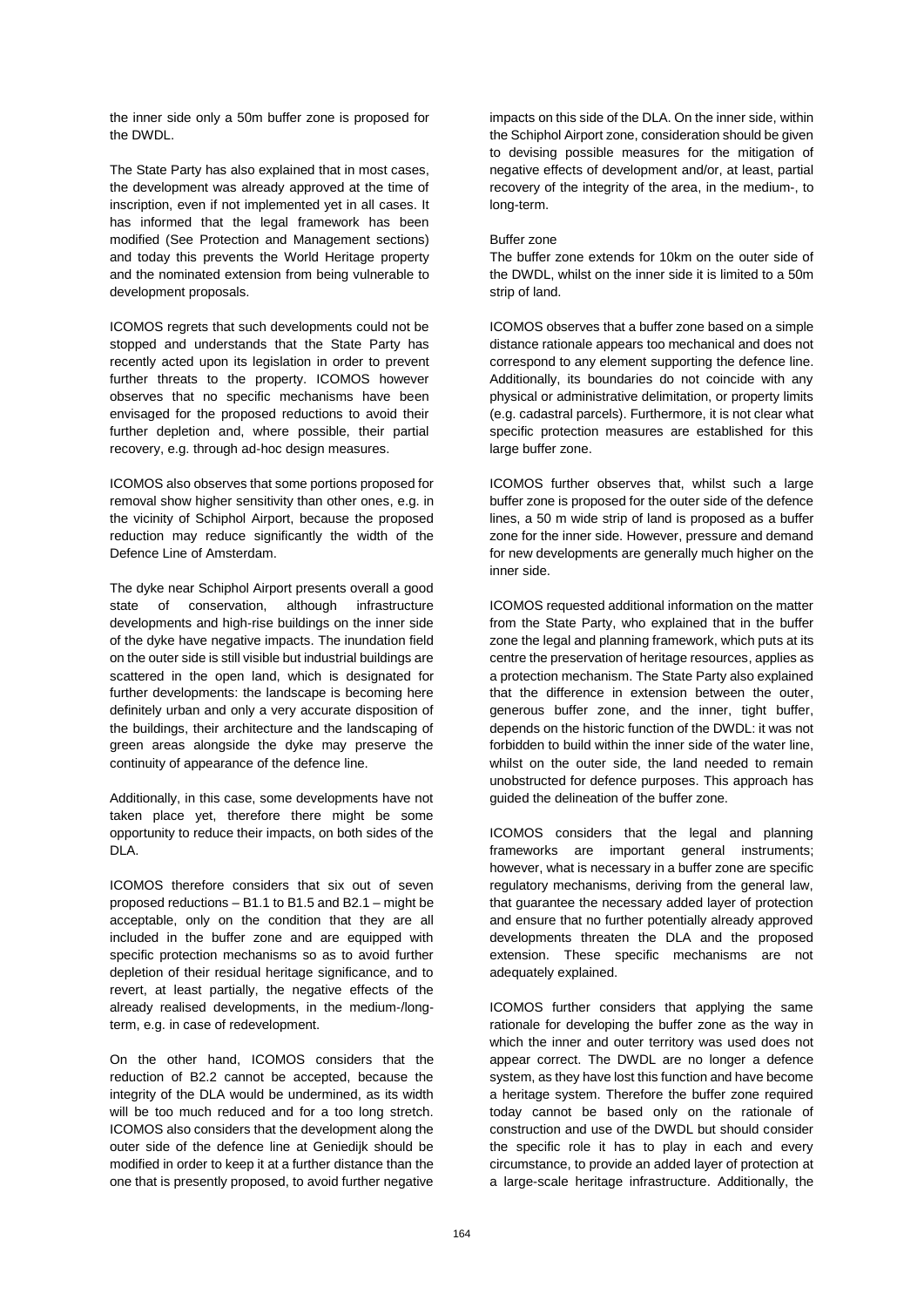nomination dossier explains that in the inner side of the waterline grazing and farming land was also included, to supply food in time of war.

ICOMOS considers that the buffer zone on the inner side must be expanded, on the basis of ad-hoc considerations related to the specific sections of the DWDL to be protected, their local vulnerabilities and taking into account historical elements (e.g. the Prohibited Circles, lines of sight, etc.).

On the outer side, the buffer zone also requires further specifications, particularly in what concerns the delineation of the boundaries, and the articulation in sub-zones, equipped with the necessary planning regulations to ensure effective protection. In particular, the boundaries should be made to coincide with physical elements (e.g. geographical or landscape features, infrastructures, etc.) or administrative and property delimitations (e.g. cadastral parcels, planning zones, other designated zones, etc.) in order to guarantee certainty and effectiveness of application of protection measures.

ICOMOS concludes that a thoroughly revised buffer zone is needed. This should include all Prohibited Circles which are not included in the nominated extension (the maximum radius - 1km), the entirety of the inundation fields all around the fortresses, regardless of their position and distance from the fortresses, as well as those rural areas that could contribute to maintaining the visual and historical relationship between the fortified elements and the surrounding landscape, which is considered an attribute of the Outstanding Universal Value.

Finally, ICOMOS considers that the buffer zone should include the area of Maarschalkerweerd, which is a residual open land facing the Lunettes and has retained partial agricultural use, for it is one of the few places where a substantial visual continuity and relationship between the inner and outer rings of protection of Utrecht is still maintained.

# **State of conservation**

Based on the information provided by the State Party and the observations of the ICOMOS technical evaluation mission, ICOMOS considers that the state of conservation is overall good, although a number of areas are vulnerable due to high development pressures.

On the other hand, in the inscribed property some parts have lost their heritage features to the extent that the State Party has found it necessary to propose boundary reductions.

Active conservation measures and maintenance are being put in place particularly for the fortified structures and for the water management system. On the other hand, the landscape needs similar attention through careful planning and design.

# **Factors affecting the property**

Based on the information provided by the State Party and the observations of the ICOMOS technical evaluation mission, ICOMOS considers that the main current factor affecting the property is high development pressure.

However, climate change also represents an important factor affecting the low-lying area where the Dutch Water Defence Lines are located. Coping with its effects will also cause changes in the living environment and the adaptation of the water management system to new challenges.

The inscribed property and the nominated extension are located in a densely populated and very dynamic area. Since the 1960s, Randstad Holland, the string of cities which stretches from the IJsselmeer to the mouth of the Rhine in the central Netherlands, has been described as one of the major metropolises of the world. In many places alongside the DWDL, expectation and demand for new developments are increasing.

Pressure for reusing this area for recreational purposes has been positively directed to restoring the forts and maintaining the adjacent green areas; in this area good examples exist and a common practice is somehow established. Pressure for new developments and infrastructure near the forts and in the inundation fields tends to overwhelm protection measures – as it actually already has in several cases. If a piece of open land is built upon, the damage is complete and practically irreversible.

The property is very large, dotted with many forts, and the inundation area is vast: it might appear that one case of disappearance of inundation fields or the impossibility to perceive any longer the relationship between one of the forts and its pertinent territory might only slightly affect the property as a whole. But if these cases multiply, and the pressures are significant, the integrity of the World Heritage property and proposed extension is at risk.

Aside from the proposed corrections of the World Heritage property border, the State Party informs about projects that are located inside the World Heritage property itself and that could threaten Outstanding Universal Value. The ICOMOS technical evaluation mission visited some of the sites where projects are being planned. These cases are all delicate and need to be dealt with carefully and separately from the overall evaluation process of the proposed extension. However, preliminary considerations may be offered for some of them.

# Motorway junction A8-A9

The planned junction will connect the A8 and A9 to complete the new ring road all around the city of Amsterdam. To connect the A8 and A9, it is necessary to cross the property for its entire width; the junction will occupy a large space inside the property. The area is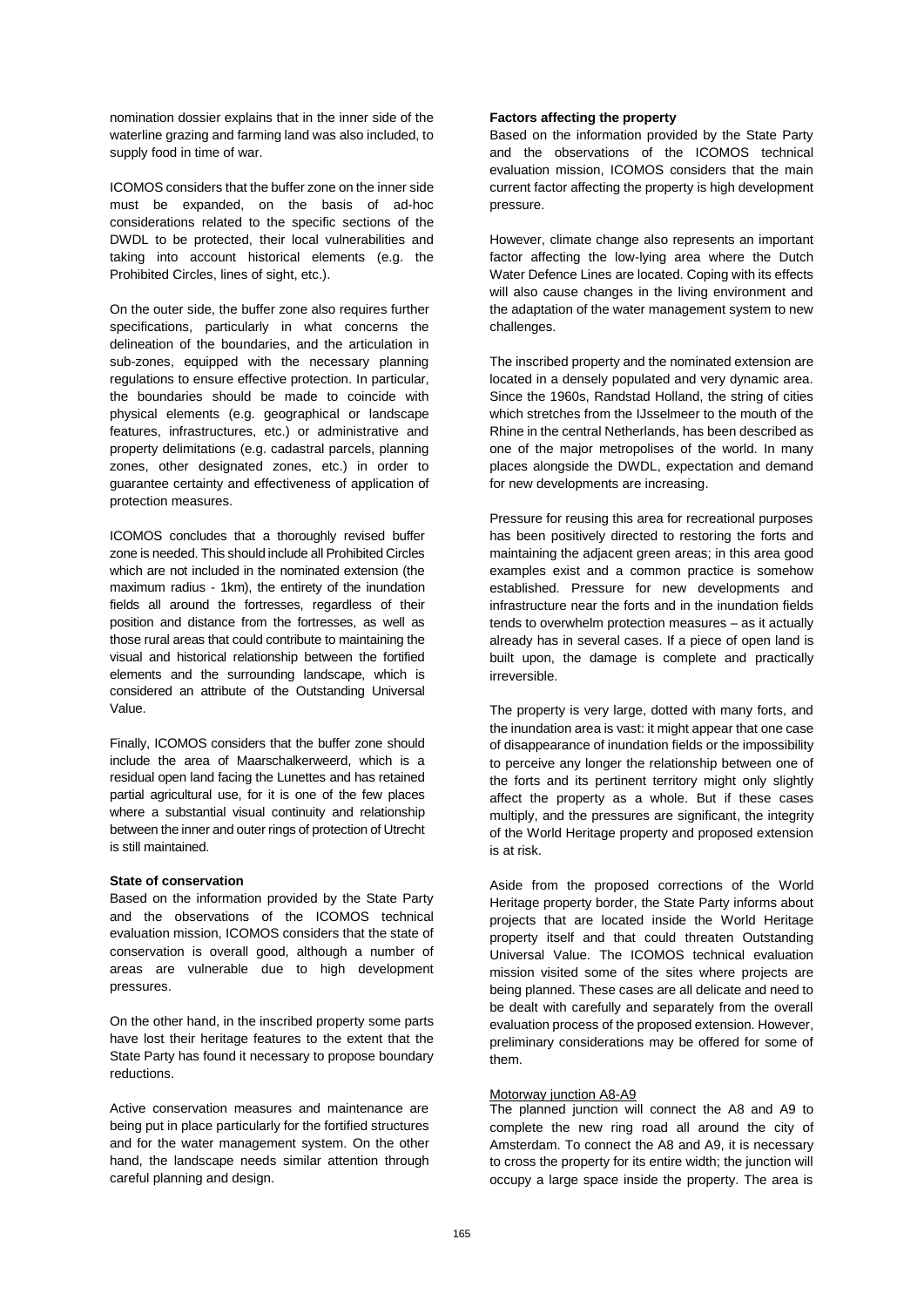rural but the presence of the A9 has visual and noise impacts on the property and namely on the Veldhuis Fort.

Opinions on this proposal are divided and some citizens and associations are opposing it.

An ICOMOS advisory mission visited the site in October 2017 and focused on three alternatives; ICOMOS gave its final advice in December 2017, calling for an investigation of new alternatives and indicating that restoration of the Defence Line landscape was necessary even without the A8-A9 junction. At the moment this report was finalised, the favourite option seemed to be to build the junction inside an area that nowadays is a golf course and redesign it in order to reduce impacts and compensate for the presence of the motorway with better arrangements.

ICOMOS recommends that any updated proposal for the A8-A9 junction be transmitted to the World Heritage Centre and ICOMOS for consideration.

### Housing development near Woudrichem

Very close to the fortified town of Woudrichem lies an industrial area to be decommissioned and replaced by a residential neighbourhood (partially dedicated to social housing). In theory, the transformation might offer the opportunity to improve the quality of the environment. Unfortunately, the project plans a large octagonal building facing the walls of the old town and a massive one on the opposite side of the area: the resulting impact could be even worse than the present one.

ICOMOS recommends that this design solution be reconsidered expeditiously.

### High dynamic area around the city of Utrecht

Utrecht was protected by a double ring of forts. Nowadays there is strong pressure for new spatial developments that will affect the property directly and indirectly. In general, the area of Utrecht deserves special attention: further reduction of the open land and isolation of the forts in this area are a major threat to the integrity of the NDW as a whole and to the credibility of the extension.

Several projects are under development or study in the Utrecht area and here the nominated extension appears already fragmented. Two areas are particularly exposed.

#### Science Park and Laagraven area

The Utrecht Science Park is located on the fringes of the city and borders the property. It is the largest science park in the Netherlands and hosts a very important medical centre. There is a project to build an extension to an existing hospital.

Not far from here, the open land of Laagraven is subject to strong pressures. This site is partially surrounded by urban areas and flanked by motorways on two sides; for this reason, it was chosen as a sample area for detailed analysis, according to the indications of the Management Plan. ICOMOS considers that the analysis has demonstrated the sensitivity of the area, its importance for explaining the defensive function of the waterlines and concludes that its designation as green open land is to be confirmed to enhance the relationship between the city and the countryside.

### Business park south of Houten

South of Houten, along the canal connecting the Port of Amsterdam with the Lek, the ICOMOS technical evaluation mission visited some examples of compromises between heritage protection and new development (e.g. near Beatrix lock).

These cases cannot be models to be applied for future developments. When new projects potentially affect attributes of the Outstanding Universal Value, unique or highly representative elements, the integrity of heritage cannot be a matter of negotiation.

Nevertheless, they are examples of conflict management and related mediations between opposite interests that can be useful in the revised definition of the buffer zone.

In conclusion, existing pressures highlight the need for the enlargement and adaptation of the proposed buffer zone in the inner side of the World Heritage property and the proposed extension.

ICOMOS finally recommends that for the highly dynamic area of Utrecht it would be more efficient to adopt a propositional strategy and a comprehensive detailed master plan where the different needs and requests can be integrated and their capacity to match the aim of heritage protection be assessed, through a strategic Heritage Impact Assessment approach, instead of assessing each project on an individual basis.

The Area Analysis report for Laagraven, transmitted with the additional information in Feburary 2020, makes it evident that local planning should protect this sensitive site from urban pressure and Laagraven itself should be the object of a territorial project aimed at requalifying this open land, enhance the quality of its landscape, and reinforce the mutual visibility of the forts.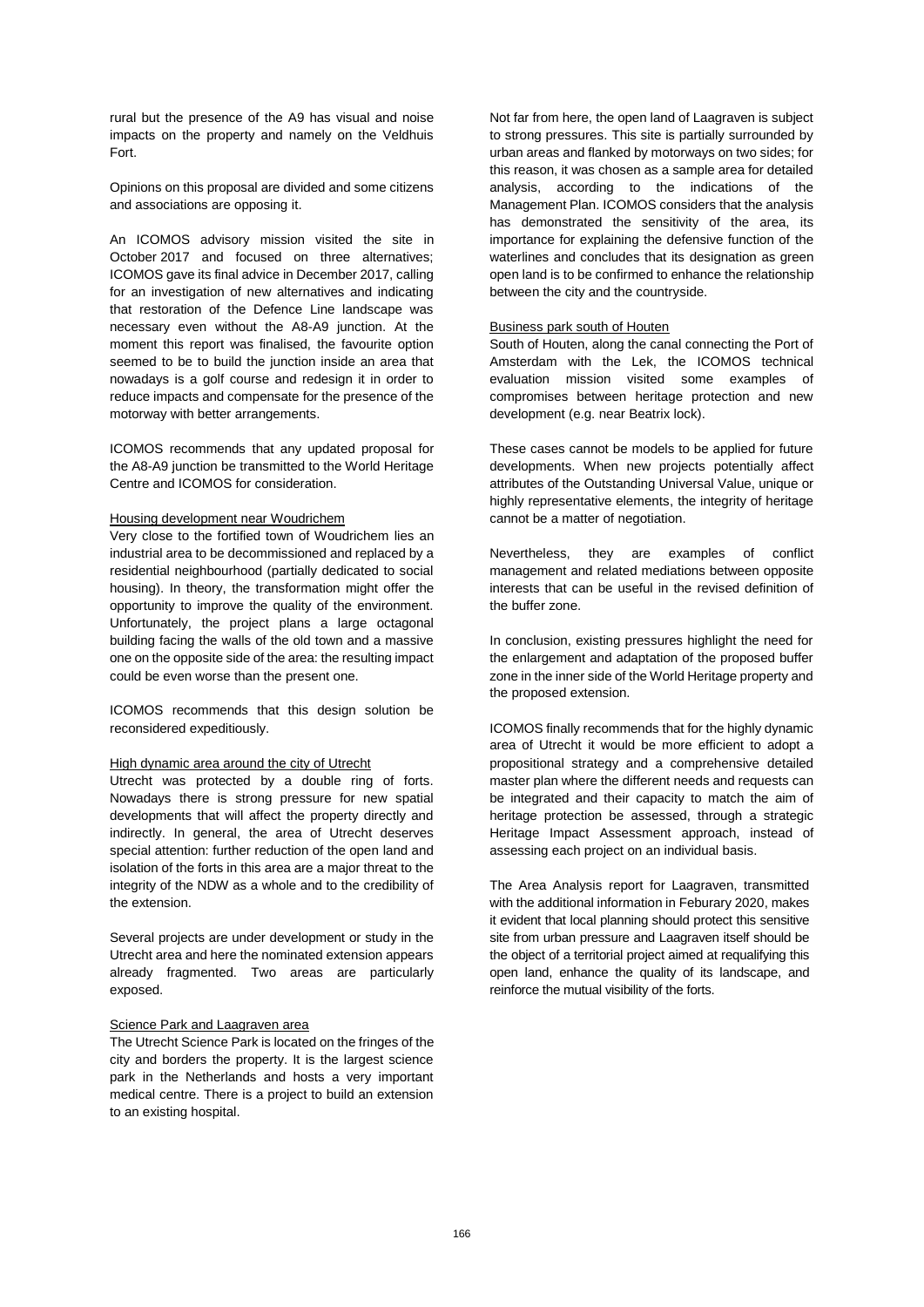# **3 Proposed justification for inscription**

### **Proposed justification**

The nominated extension is considered by the State Party to be of Outstanding Universal Value as a cultural property for the following reasons:

- The New Dutch Waterline exceptionally reflects the way in which geographical, geomorphological and hydrological characteristics as well as artificial features of the landscape were masterfully harnessed for defence purposes;
- The New Dutch Waterline illustrates multiple generations of exceptional water management facilities and structures and of military fortifications, as well as their adaptation to increased destructive weapon power;
- The New Dutch Waterline (1815-1940) predates the Defence Line of Amsterdam World Heritage property, which was constructed later (1883-1920) as a second inner redoubt of the NDW, the two waterlines forming one single defence system, based on the same principle of field inundation;
- The addition of the New Dutch Waterline to the World Heritage Property Defence Line of Amsterdam supplements and enhances its Outstanding Universal Value as together the Dutch Water Defence Lines completely illustrate the development and perfecting of the national defence system of Holland.

#### **Comparative analysis**

The comparison has been preceded by a preliminary exercise which has examined properties, inscribed or not on the World Heritage List, and exhibiting similar sets of values and characteristics – strategically deployed landscape, water management system, and military fortifications – and has identified properties relevant for the purpose of the comparative analysis. This preliminary exercise has looked at the national, regional and global contexts. Finally, the nominated extension has been compared with 11 properties, four from the Netherlands, six from the European context and one from Canada.

The comparative analysis has concluded that the waterlines examined within the national context can be considered as forerunners for the NDW and the DLA, which, however, together express the apex of the defence system based on inundation.

At the European level, no other property or site is comparable with the DWDL, the only ones exhibiting some similarities are the Defence Line of Antwerp and the fortifications of Copenhagen, although they differ in terms of hydraulic engineering, landscape features and scope.

At the global level, only the Rideau Canal World Heritage property (Canada, 2007, (i) and (iv)) has been found relevant for the comparison; however, its water management structures were not used for defence, as the Canal is not a defence system based on inundation.

ICOMOS concurs with the findings of the comparative analysis presented in the nomination dossier.

ICOMOS considers that the comparative analysis justifies consideration of this extension to the DLA for approval in the World Heritage List to become the Dutch Water Defence Lines.

### **Criteria under which inscription is proposed**

The Defence Line of Amsterdam was inscribed on the World Heritage List on the basis of cultural criteria (ii), (iv) and (v). The proposed extension therefore is nominated under the same criteria.

Criterion (ii): *exhibit an important interchange of human values, over a span of time or within a cultural area of the world, on developments in architecture or technology, monumental arts, town-planning or landscape design;*

This criterion is justified by the State Party on the grounds that the already-inscribed property and the nominated extension illustrate in its most advanced and extensive form the technology and arrangements that the Dutch developed to control inundation. Although inundation for defence had been used since the Middle Ages in the low-lying parts of north-western Europe, the Dutch brought the system to an unpredencented level of advancement and scale. The DWDL were not the last to be built: the knowledge developed here was applied and further elaborated to build other defence lines in Europe in the 1930-40s, such as the French Maginot Line, the German Pomeranian Line and, later, in the 1950s, the Ijssel Line in the Netherlands.

ICOMOS considers that this criterion is justified by the nominated extension and that the NDW supplements and reinforces the justification of this criterion of the World Heritage property.

Criterion (iv): *be an outstanding example of a type of building, architectural or technological ensemble or landscape which illustrates (a) significant stage(s) in human history;*

This criterion is justified by the State Party on the grounds that the NDW illustrates an ingenious system of defence which has achieved the integrated use of landscape features, careful water management and control for inundation fields, and military fortifications to protect the vulnerable points. In particular the nominated extension offered, due to the very nature of the land morphology, larger opportunities to harness the landscape characteristics. Due to the presence of several rivers, which were points of access for the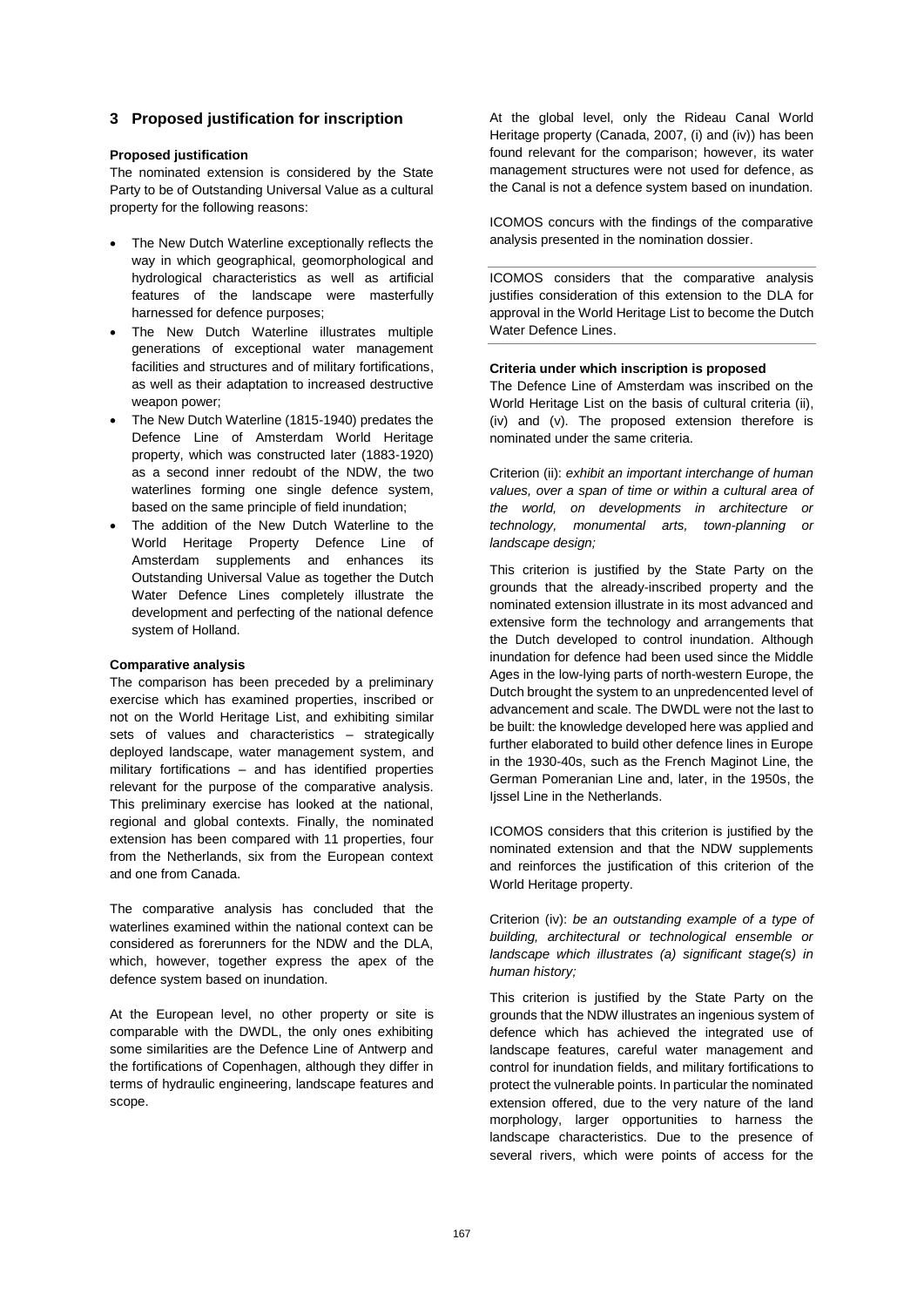enemy and needed therefore to be defended, many forts were built for this purpose.

The NDW also illustrates the development of military architecture in the  $19<sup>th</sup>$  and early  $20<sup>th</sup>$  centuries as well as the transition from brick to concrete construction. The rich collection of forts comprised within the NDW exceptionally illustrates the continuous adaptation of military engineering to new defensive challenges and complements the DLA with further attributes, thereby reinforcing the justification of this criterion.

ICOMOS considers that the identified attributes included within the nominated extension are numerous and many are exceptional in their own right and therefore contribute to reinforcing the justification of this criterion.

Criterion (v): *be an outstanding example of a traditional human settlement, land-use, or sea-use which is representative of a culture (or cultures), or human interaction with the environment especially when it has become vulnerable under the impact of irreversible change;*

This criterion is justified by the State Party on the grounds that the nominated extension represents an ingenious use of the topography and hydrology of the landscape for defence purposes. The knowledge developed over several centuries to manage water for farming purposes was perfected and put to the service of the defence of the country, with the aid of pumping stations, watercourses, sluices, ring canals and dykes, to ensure rapid and precise control of the water flow. Several structures that were built for civil use were integrated into the military defence system. The nominated extension will enhance and complement the Outstanding Universal Value of the DLA as a model of the military system that has ingeniously perfected the use of landscape features and water management to achieve a defensive system of large territorial scale.

ICOMOS concurs with the findings of the nomination dossier that the nominated extension will reinforce and amplify the justification of this criterion of the World Heritage property.

ICOMOS considers that the nominated extension meets criteria (ii), (iv) and (v) and will enhance the justification of the Defence Line of Amsterdam World Heritage Property to become the Dutch Water Defence Lines.

#### **Integrity and authenticity**

The nomination dossier explains the modality of the assessment of the integrity and authenticity of the nominated extension. The year 1940 was adopted as the point of reference since from that date no new structure was added to the system. The following main categories of attributes of the nominated extension were identified: the Strategically Deployed Landscape, the Water Management System and the Military Fortifications. The identified attributes have been grouped in categories and

in some cases further subdivided. For the majority of the features an individual assessment was carried out. For complex features, an assessment of the presence of all elements was made. The main defence line was not assessed as a single object but was articulated according to the generations of defence lines. Smaller features could not be assessed individually due to their high number, and their integrity and authenticity was assessed in conjunction with the cluster they belong to.

#### Integrity

According to the State Party, the extension of the Defence Line of Amsterdam through the addition of and unification with the New Dutch Waterline forms a coherent and complete system but each of them had a specific function to play. The extension would add landscape and historical coherence to the existing World Heritage property. The boundary of the extension includes all attributes necessary to reflect the proposed Outstanding Universal Value, including the three individual component parts.

The nominated extension includes a large number of identified physical attributes. All forts are included within the boundary of the nominated extension and none has been destroyed. The identified attributes of all categories are said to be in good condition, although the area of the defence line near Utrecht has lost the inundation basins, which were very narrow in this area due to its elevation.

ICOMOS concurs with the State Party that the proposal of merging the DLA and the NDW into one single property will increase the level of integrity because the proposed new property DWDL would include almost the whole fortified water system conceived for the defence of the core urban area of the Netherlands.

The water management system (a complex network of canals, dikes, gates, sluices) is still in use and its maintenance is assured as far as it is necessary for the safety of large cultivated and inhabited areas.

ICOMOS however notes that the strategically deployed landscape is still well visible but its extension is notably reduced and its degree of integrity is uneven. Especially (but not only) on the inner side of the defence lines, urban growth has often overwhelmed rurality and the visual relationships between the forts and the environment have been undermined. On the outer side (the side watched over by the forts), some new developments have occurred and scattered buildings and groups of trees have modified the aspect of the landscape and the visibility of the "Prohibited Circles".

Negative impacts from new developments and large infrastructures can be found in the western portion of the DLA World Heritage Property, in the central portion of the NDW, and at the junction between the DLA and NDW, that is to say, next to the cities of Amsterdam, Haarlem and Utrecht, where the defence line passes through dense urban areas. There, fortifications, related ditches, canals and dikes have been preserved but the landscape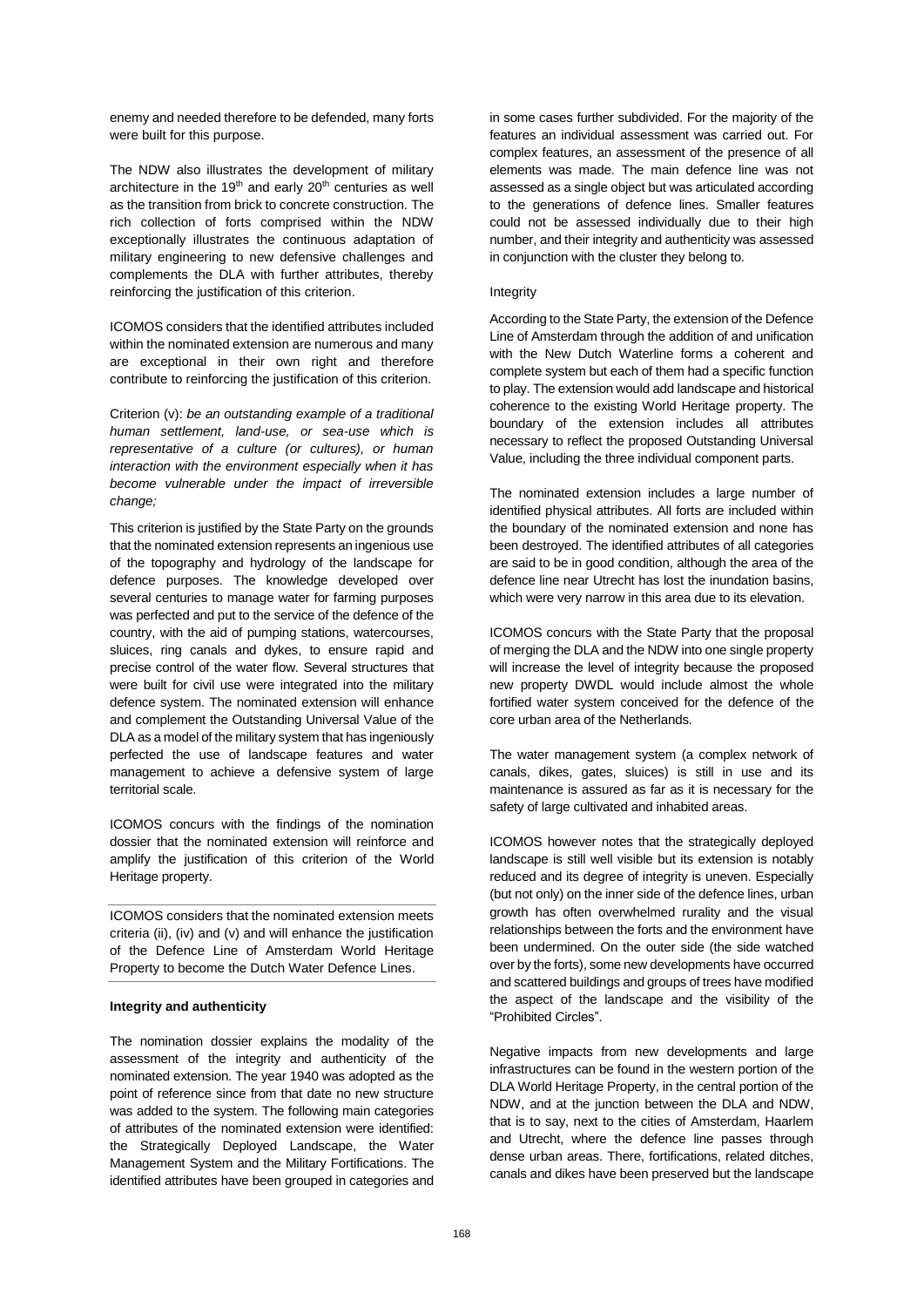has changed significantly and several inundation fields have been built upon or are no longer visible. Nowadays these portions of the property are exposed to strong pressure for further transformation.

ICOMOS considers that the extent of the proposed extension of the property, the abundance of its elements, the strong presence of the rural landscape where it still exists, the effectiveness of the current actions of care and maintenance, can secure the integrity of the property. However, in the area near Utrecht the boundaries of the nominated extension need to be revised and widened, whereas currently they are drawn tightly around individual defence features. Pressure for new developments has already produced adverse effects and must be taken accurately under control.

The State Party proposes to add three areas to the Defence Line of Amsterdam: two – A1 and A3 – are stillpreserved inundation fields and one – A2 – is a wooded recreational area which would reinforce the continuity of the DLA and contribute to strengthening the integrity of the already inscribed property.

ICOMOS concurs with the proposal of the addition of these three areas.

The State Party also proposes to exclude from the inscribed property seven areas where new developments have occurred after the inscription or were already envisaged in plans adopted before the inscription of the World Heritage property.

As explained in the boundaries section of this report, ICOMOS considers that only six out of seven proposed reductions might be approvable, under the conditions that all reductions are included within the buffer zone and adhoc measures will be put in place to guarantee that in the future some element of the past could be restored through careful design and landscaping, in particular in case of redevelopment.

On the other hand, B2.2 (Geniedijk and surrounding area) should not be accepted because this reduction would impair the integrity of the DLA.

ICOMOS recommends that the State Party give priority to the preservation of the attributes of the Outstanding Universal Value in the planning process and in the procedures of project approval, whilst also ensuring strict monitoring.

To guarantee that the integrity of the proposed extension and of the extended property as a whole is adequately sustained and, where necessary, enhanced, ICOMOS considers it crucial that the buffer zone be throroughly revised as explained in the boundary section of this report.

# Authenticity

ICOMOS considers that the physical attributes of the proposed extension reflect credibly the proposed justification for inscription through their form and design, their materials, their reciprocal interrelations and relationships with the landscape setting. Although the military use and defence function have ceased, the primary agricultural use of the landscape has been retained alongside the introduction of recreational use.

ICOMOS considers that several sources exist that can demonstrate the authenticity of the property, including bibliographical and archival sources. The physical attributes demonstrate and support the justification for inscription, reflecting the values and the historic development of the property. Restorations and repurposing of the forts have contributed to maintaining near the main military structures the spirit of the military past of the defence line territory. However, the modifications to the landscape and the developments have, in some zones, reduced conditions of authenticity.

In conclusion, ICOMOS considers that the conditions of integrity and authenticity of the proposed extension and minor additions to the existing World Heritage property will be met when the boundaries near Utrecht are revised and made more generous on the inner side. In certain areas the nominated extension and the World Heritage property are subject to considerable development pressure that requires an expanded buffer zone on the inner side and a more precise delineation of the boundaries on the inner and outer sides, with careful monitoring and proactive management measures.

# **Evaluation of the proposed justification for inscription**

ICOMOS considers that the proposed justification for inscription of the nominated extension is coherent with the justification and the Outstanding Universal Value of the Defence Line of Amsterdam.

The nominated extension contributes to make evident that the purpose for creating the DLA and the NDW and the principles of their construction were the same: when in use, the Dutch Water Defence Lines worked as an integrated system.

The proposed extension would overall contribute to enhancing the integrity and authenticity of the DLA; however, it will meet the conditions of integrity once the boundaries are revised and enlarged in the area near Utrecht. The inscribed property and the proposed extension suffer from high development pressures. Therefore it is essential that strict monitoring is exercised of the high dynamic areas and that the proposed buffer zone be reconsidered and adapted to cover also in an adequate manner the inner side of the DWDL. Its boundaries should be more precisely determined and the area provided with regulatory mechanisms, possibly based on specific zonings, in order to guarantee the necessary added layer of protection.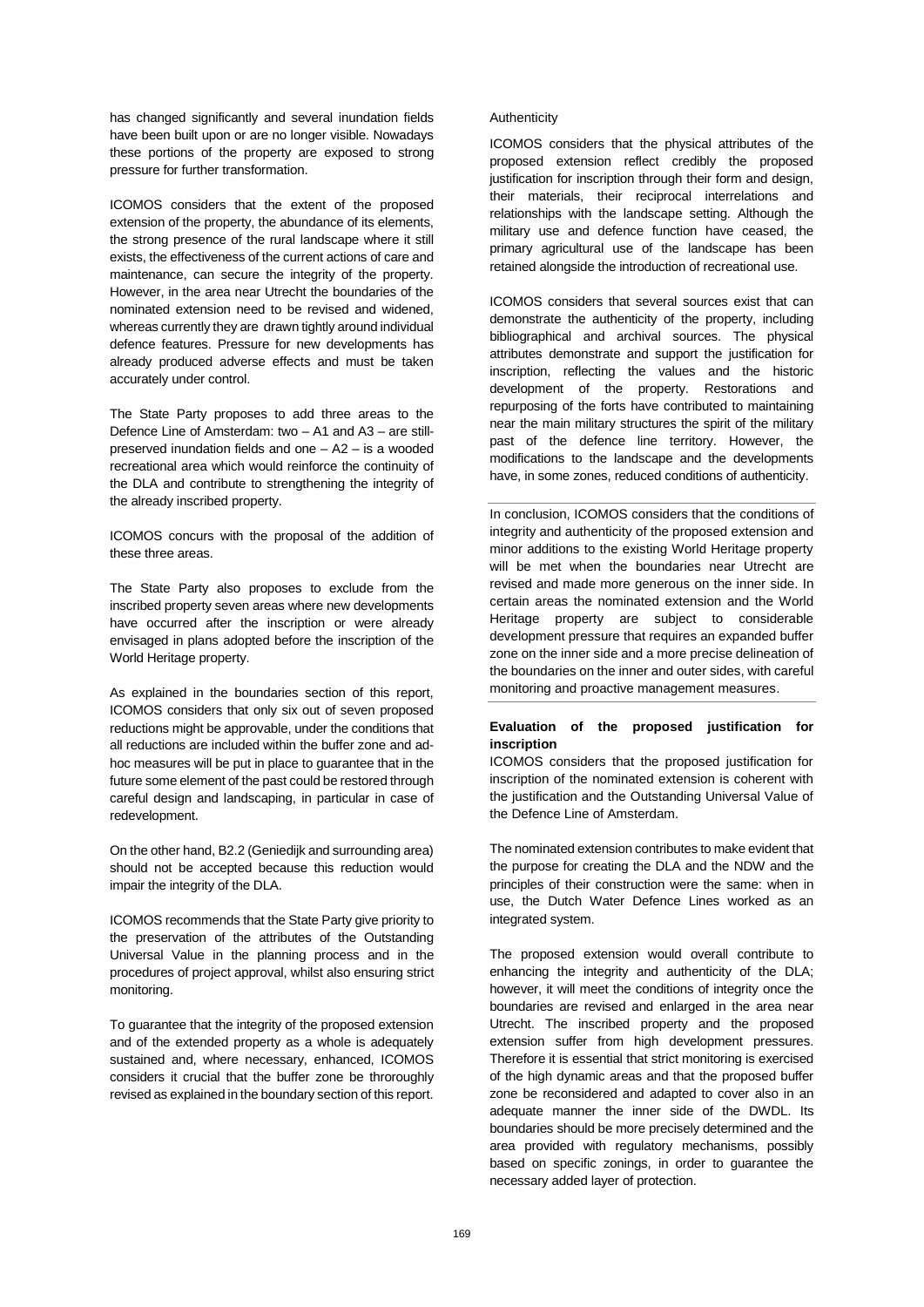ICOMOS regrets that developments have occurred within the boundary of the inscribed property and that the State Party has felt obliged to propose some reductions. ICOMOS considers that only six out of seven proposals might be acceptable but only on the condition that they are all included in the buffer zone, which is not the case at the moment, and that ad-hoc measures for avoiding their further depletion and for their possible partial recovery in the medium- or long-term are set up.

With regard to the B2.2 area, in this section the width of the DLA is already very narrow and any further reduction will put at risk the integrity of the property and therefore this reduction should not be approved. The development planned on the outer side of the waterline should be kept further away from the waterline. On the inner side, at least partial recovery of areas developed and under development near the waterline, in case these might be in the future be less or no longer used, should be planned.

#### **Attributes**

The nomination dossier describes carefully and extensively the attributes supporting the proposed Outstanding Universal Value, therefore it should be regarded as the major source of information on the attributes of the property.

The attributes of the inscribed property and of the nominated extension forming the Dutch Water Defence Lines are organised in three large categories:

- the Strategically Deployed Landscape
- the Water Management System
- the Military Fortifications

These are further articulated into attributes.

The Strategically Deployed Landscape includes the main defence line, inundation basins, basin barrages, accesses, prohibited circles and wooden houses.

The Water Management System includes inundation quays, rivers, inundation and supply canals, discharge and seepage basins, main inlets, culverts, locks, log sheds, pumping stations.

The Military Fortifications include the fortified towns, the forts and batteries, the positions and dispersed structures, groups of shelters, casemates, and other military objects.

Further attributes which emerged during the study on the integrity of the nominated extension include the following:

- Linearity of the main defence line
- Landscape openness of the inundation fields
- Prohibited Circles of military fortifications
- Successive historical phases of construction and adaptation of the fortifications and military structures.

ICOMOS considers that the nominated extension is coherent with the Outstanding Universal Value of the Defence Line of Amsterdam inscribed property and, with its attributes, will complement and augment the Outstanding Universal Value of the DLA.

# **4 Conservation measures and monitoring**

#### **Conservation measures**

A complex set of policy, planning and direct conservation measures exist to ensure the conservation of the attributes of the nominated extension.

With regards to the strategically deployed landscape, the inundation basins are, in the main, still used as agricultural land and are therefore covered by the rural zoning plan which does not permit construction and change of use. This is complemented by the Common Agricultural Policy, which sets conditions for the allocation of subsidies in relation to the use of pasture, and by international or national nature conservation designations.

Provinces and municipalities have implemented the relevant national legislation in the matter through their bylaws and plans, and the management of nature reserves is carried out by professional organisations.

Most of the attributes related to the water management system are still in use for civil functions and are maintained and managed by water authorities and municipalities.

A Subsidy Scheme for the Preservation of Monuments exists and owners can apply for a 50% maximum subsidy on the basis of a 6-year management plan.

A large amount of financial resources has been allocated in the last 15 years and further funds are secured for the immediate future.

ICOMOS notes that many initiatives for conservation and reuse have already taken place, and, having proved successful, they continue: cases, situations and actors differ from one case to another as well as the outcomes. The major challenges for conservation derive from two features of the forts: their structure and their interior apportionment. The old concrete structures do not correspond to present requirements for energy saving and ambient quality of the interiors; and their internal spaces designed for military purposes are not easily adapted to new uses.

The restored forts present a great variety of uses that have stimulated different arrangements and technical solutions; however, many of them are interesting examples of the encounter between old military and contemporary civil architecture. As a general positive effect, restorations have allowed conservation of the forts, have improved their condition and made them available to a large public. Experience in this field has been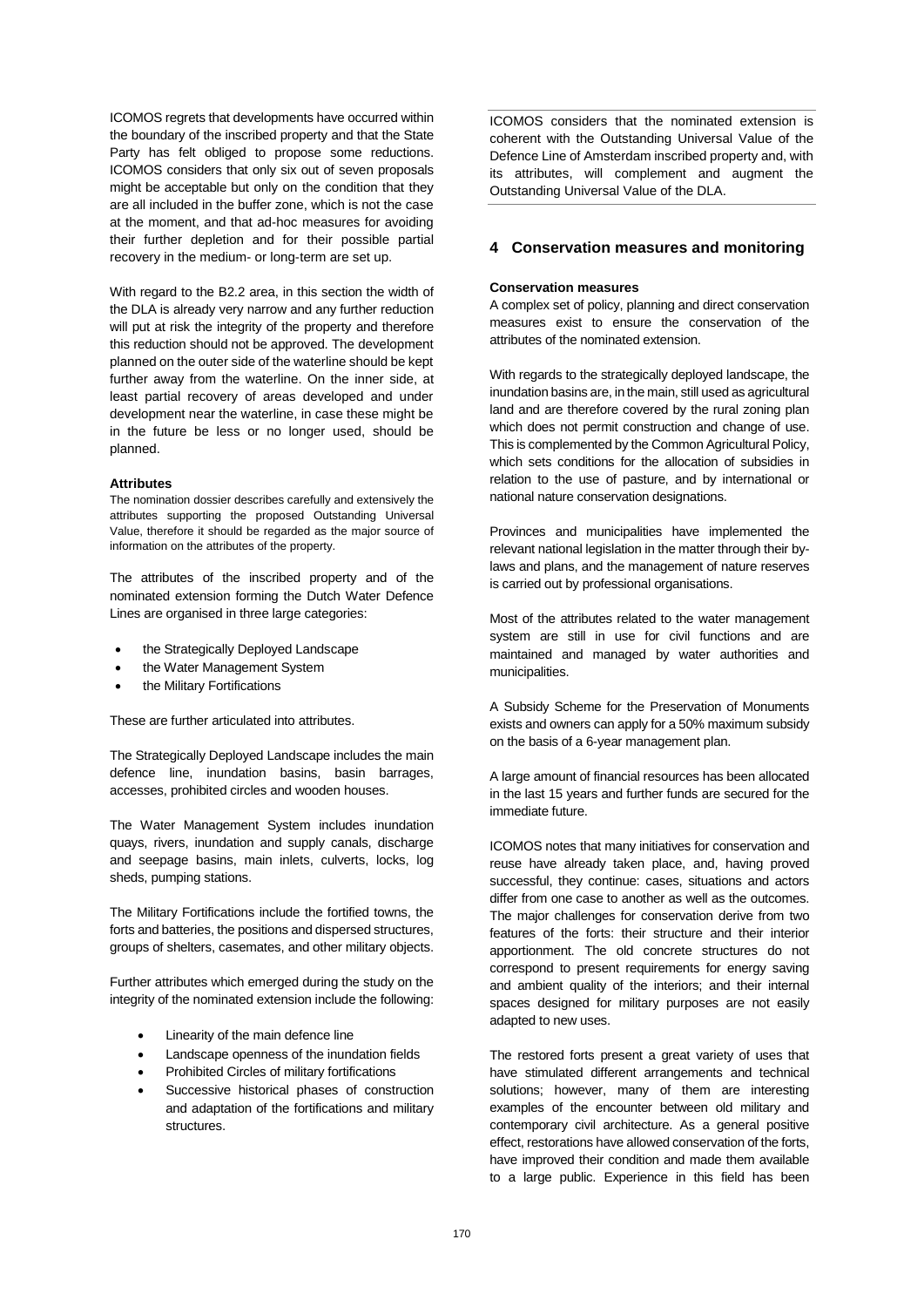accumulated and the State Party is encouraged to continue.

ICOMOS recommends continuing with the policy for gradual restoration and conversion to new uses of the forts, by easing and supporting the initiatives of local administrations, private entrepreneurs, and citizens. The nominated extension already offers positive examples that can be regarded as good practice and can become the basis for guidelines for future management. The active protection that has been applied to the water management system and the military fortifications should be extended to the strategically deployed landscape, particularly to the rural environment and where the visual and functional relationships with the water management system and the fortifications can be more clearly understood.

### **Monitoring**

The nomination dossier informs that the development of a monitoring system was begun in 2017 and will continue in 2020. An online database is being created to gather and organise all relevant information for the management and monitoring of the property.

The key aims of the monitoring system are the timely identification of developments with possible impacts on the Outstanding Universal Value of the property, the continuing appraisal of the management, maintenance and repurposing of the attributes of the property, the monitoring of the progress in managing the property, and organising and issuing the periodic reporting.

Relevant factors that might impact on the property have been selected among the 14 indicated in the periodic reporting exercise. A database exists for the registration of incidents related to protected heritage – the Database of Cultural Heritage Incidents – which is managed by the Cultural Heritage Agency; in addition, a Heritage Monitor collects systematic data on 171 indicators.

ICOMOS observes that the monitoring system being developed is based on already existing and well-geared monitoring instruments, which suggests that, when completed, this will be an effective monitoring tool. ICOMOS therefore recommends that it is expeditiously completed and applied.

ICOMOS considers that a range of effective conservation measures are in place for the nominated extension, particularly for the water management system and the military fortifications, and they have yielded positive results. More active conservation measures should be extended also to the landscape attributes to guarantee their preservation.

The monitoring system for the extended property is under elaboration and seems to be based on existing monitoring practices and instruments. ICOMOS recommends that it is finalised and implemented.

# **5 Protection and management**

# **Documentation**

The nomination dossier contains the results of very detailed studies developed on each element of the Dutch Water Defence Lines (DWDL). It also informs that several studies have been carried out in recent years on the defence lines and that historic documentation exists on the property.

# **Legal protection**

The legal framework for heritage and landscape protection and spatial planning is under reform in the Netherlands. From 2021 a revised set of laws, by-laws, strategies and regulations will apply.

Currently, World Heritage properties' attributes and Outstanding Universal Value are given consideration at all national, provincial and local levels through the provisions of the Spatial Planning (General Rules) Decree, Dutch acronym *Barro*, issued in 2011, which identifies core qualities of the properties inscribed on the World Heritage List or included in the Tentative List. These qualities must be maintained or enhanced in plans and spatial developments.

The *Barro* provisions will be incorporated into the new Environment and Planning Act (2016), which stipulates that regulations for the preservation of the Outstanding Universal Value of World Heritage properties and the implementation of the World Heritage Convention must be developed.

The Spatial Planning Decree, Dutch acronym *Bro*, stipulates that municipalities must take into account cultural history when elaborating spatial plans.

All military and many water management structures of the proposed extension have been designated national monuments as per the Heritage Act (2016). On the other hand, in the DLA, heritage designations were issued on the basis of the Monuments and Historic Buildings Act (1988); additionally a number of attributes are covered by provincial designations, based on the Ordnance of the Province of Noord-Holland, which is considered equivalent to national designation.

The fortified towns of the NDW are designated urban conservation areas and no development that can impair their heritage character is permitted. According to the Monuments and Historic Buildings Act and the Heritage Act, municipalities must elaborate protection zoning plans for conservation areas, thereby complementing the protection afforded to individual heritage structures.

In addition to legislation, national, provincial and municipal policy documents provide for priorities and objectives with regards to cultural heritage.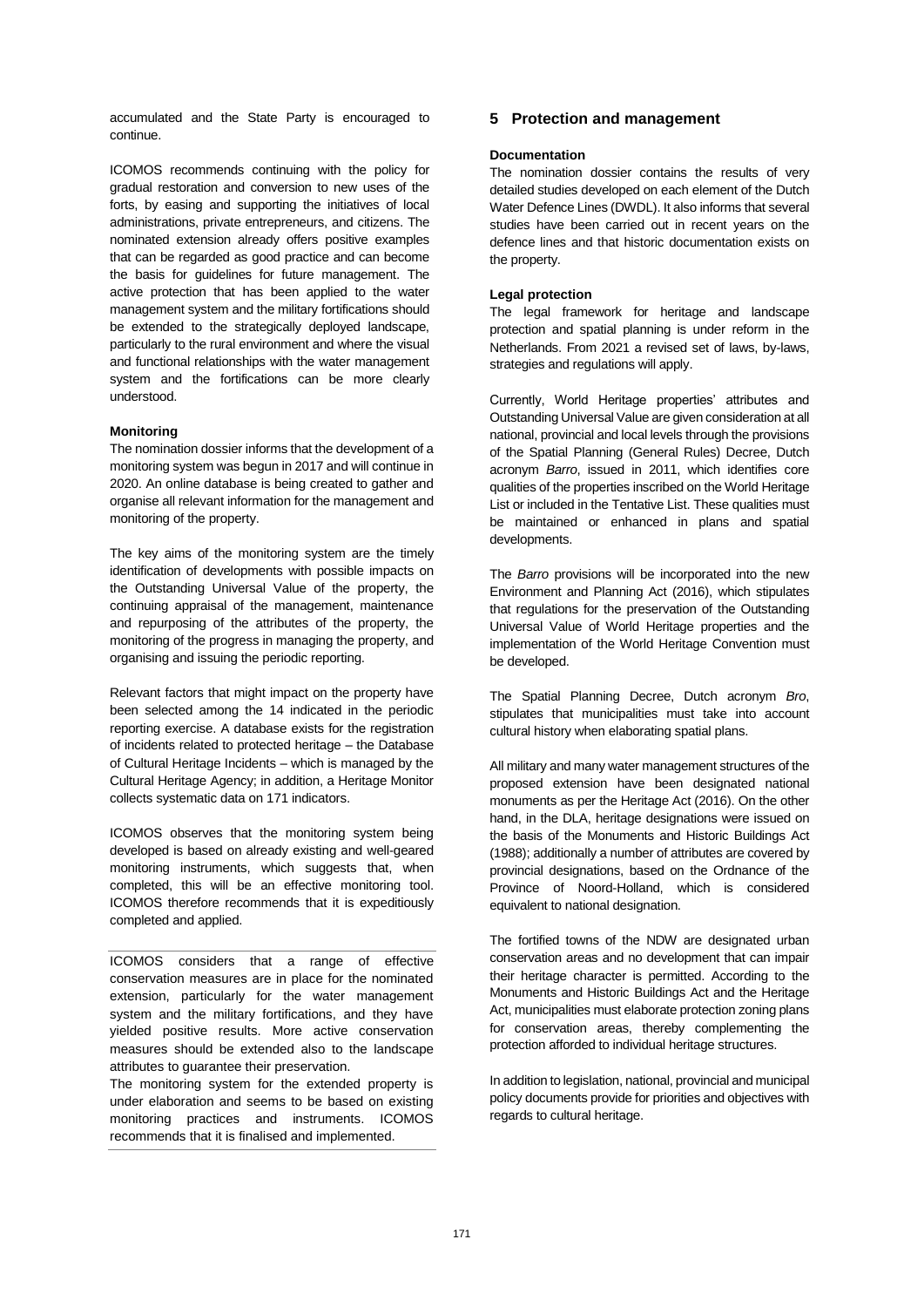The Environment and Planning Act stipulates that spatial developments may not jeopardize the Outstanding Universal Value of a World Heritage property, regardless of its location. Furthermore, a Spatial Quality Advisory Team has been established: it issues opinions and recommendations to ensure that the Outstanding Universal Value, integrity and authenticity of the property are not endangered by development proposals.

Around the inscribed property and the nominated extension various protection regimes apply that have protective effects on the setting of the Dutch Water Defence Lines (DWDL): these include Natura 2000 areas, National Nature Network, provincial urbanisation buffer zones in Noord–Holland, Schiphol Airport Zoning Decree, and valuable landscape designations.

These afford protection to the setting of the DWDL and form the basis for the establishment of the buffer zone on the outer side of the whole property.

The municipal zoning plan has legal binding force and is the key instrument for implementing protective measures.

Provinces are responsible for describing the 'core qualities' of existing or proposed World Heritage properties and for developing rules for their preservation. These rules are included in provincial by-laws and inserted in municipal zoning plans. In case provinces do not comply with the above provision, the national government has the right to prescribe the rules that must be included in provincial by-laws. Similarly, if municipalities fail to comply with provincial by-laws, a province may give 'reactive instructions'.

The government and the provinces have the right to prepare government-imposed zoning plan amendments, as long as a national or provincial interest is at stake (such as in the case of World Heritage or heritage preservation). These amendments have the same legal value as municipal zoning plans.

The rural zoning plan is the central instrument for the protection of the agricultural land and therefore of the inundation fields. Provincial by-laws prevent construction outside building locations identified by provinces, and agricultural land cannot be turned into buildable land. The application of sustainability principles also require that urban developments must occur in existing urban areas. The necessity to deviate from this principle must be explicitly demonstrated.

Quality handbooks have been prepared by the provinces to assist applicants and municipalities in achieving a higher quality of development proposals.

The responsibility for the implementation of the Heritage Act falls upon several actors, including provinces and municipalities, clearly defined in the Act itself.

The Cultural Heritage Agency is responsible for two government subsidy schemes that support conservation and repurposing of protected monuments; since 2012 the provinces have been responsible for restoring national monuments.

The assurance of the quality of new developments is also an important factor complementing development restrictions. A Spatial Quality Advisory Team was established in 2005 for the New Dutch Waterline; it provides solicited or unsolicited advice on developments, challenges and trends affecting the NDW at a larger scale. Since 2016 it has a new composition and a new task: issuing opinions (e.g. on energy transition, quality assurance principles, terms of reference for HIA's) to ensure the balance between spatial development and the heritage value of the NDW. It has drawn up a memorandum on Visual Integrity of the NDW.

Once the NDW and the DLA become one single property – the Dutch Water Defence Lines (DWDL) – the Spatial Quality Advisory Team will extend its scope of responsibility to the whole property, including the DLA.

For highly dynamic areas – three have been identified by the State Party which amount to 20% of the area of the DWDL – more focused area analyses have been devised and are being elaborated to examine what is the capacity of the property, under what conditions and where, to accommodate developments carried out in a way to support or enhance the integrity of the property and where this might pose challenges. In addition, in its Interim Report, ICOMOS requested additional information on the highly dynamic areas. The State Party has transmitted one sample Area Analysis for the Laagraven area, south of Utrecht, between two urban areas – Houten and Nieuwegein. ICOMOS observes that it is a notable model study for other sensitive areas. It highlights that Laagraven is a residual green area which still preserves its rural character and the continuity of the DWDL in a metropolitan area, where the waterline has already been seriously impacted.

ICOMOS considers that the results of the area analyses should be used as the basis for a strategic Heritage Impact Assessment approach for the development projects.

#### **Management system**

In 2014 the four provinces of Noord–Holland, Gelderland, Noord-Brabant and Utrecht signed an administrative agreement for the extension of the DLA. As per the Joint Arrangements Act, the four provinces have signed a partnership agreement that establishes they will act jointly as the site-holder and the existing management entities for the DLA and NDW will eventually be fully merged into one single overarching management office as of 1 July 2020. A small portion of the NDW falls within the Province of Zuid-Holland. The five provinces have agreed that the four provinces where the majority of the DWDL is located will look after the small section in Zuid-Holland. However, the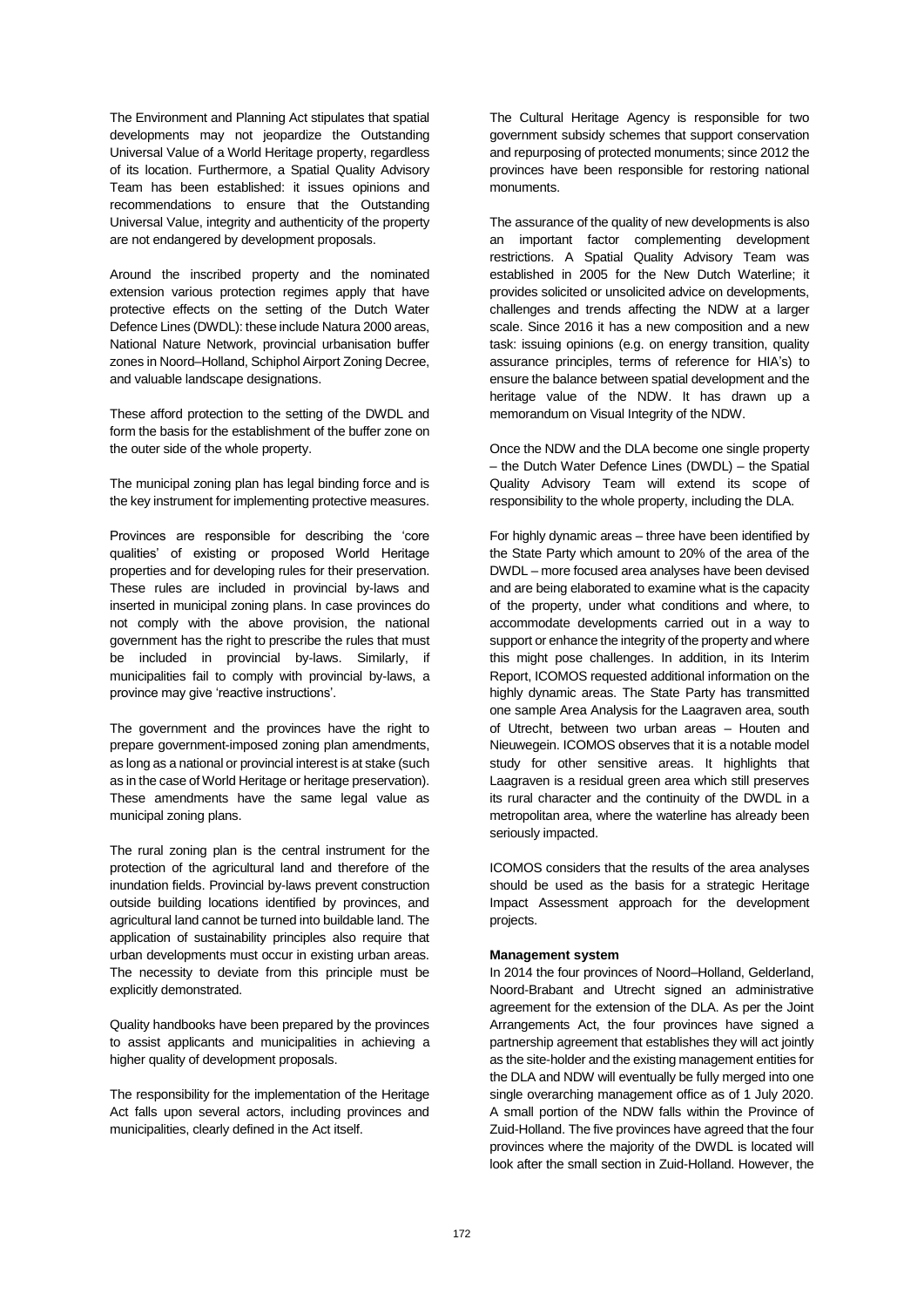Province of Zuid-Holland will continue to perform its spatial-planning and protection tasks.

The site–holder office will be managed by the four provinces under the direction of an independent Chair, with a representative of the Cultural Heritage Agency as advisor. The site-holder will rely on the human resources of the Knowledge Centre of the waterlines, the Spatial Quality Advisory team. External support will also be provided by the Cross-Waterline Entrepreneurship Foundation, which supports entrepreneurs in and around the DWDL. The think tank Line Expert Team – 16 experts in 8 different subjects – is supported by two Provinces and offers expertise and advice to owners, managers and operators, including municipalities and water authorities.

The collective site-holder has developed a road map to achieve six key management objectives, among which is the preparation of a joint management plan, from 2021.

The current management plan covers the period 2018– 2020 and outlines the cooperation agenda, based on the six above-mentioned objectives, and on strategic goals. A calendar for implementation of the tasks related to the six objectives is presented.

# **Visitor management**

A range of opportunities, including visitor centres, museums, publications, educational programmes, events etc, exists and has recently been further developed to present and communicate the value and meaning of the DWDL.

Professional and volunteer organisations take care of the interpretation and communication of the values of the property. Professional training is organised for volunteers to ensure that the interpretation maintains high standards. Children and young people are the focus of many educational programmes, including digital kits.

Bicycle and walking routes have been developed along which specific themes related to the DWDL can be experienced.

A promotion strategy based on the motto 'Water as an ally' is being implemented through different means and channels with the support of different partners. Activities are gathered into one single website for ease of reference.

#### **Community involvement**

Although there is no specific section on this aspect, from the nomination dossier it emerges that the proposed extension would not be possible without the support of the local communities, particularly in relation to the way in which the management system has been envisaged.

# **Evaluation of the effectiveness of the protection and management of nominated property**

Protection designations and mechanisms exist. The main challenges derive from the negotiations that might occur in the implementation of the protective measures and balancing of different interests, considering that the

nominated extension is located in a very dynamic urban conurbation, prone to significant pressures.

The State Party has the capacity to run a complex management system; however, there have been precedents where coordination mechanisms, communication and management aspects have not been effective, which have resulted in developments negatively impacting on the Outstanding Universal Value of the DLA and have triggered the proposal for reductions.

The main issue in this regard relates to the successful implementation of coordination/concertation mechanisms related to development and the role given to heritage preservation.

Planning provisions in the inner part of the DWDL, which appears to be the more exposed to pressures, need further clarification: the whole potential of the legal and planning framework is to be harnessed to ensure more robust protection. A thorough analysis of the current planning previsions would assist in clarifying where plans and envisaged developments might require an assessment of their impact on the property's attributes, and potential reconsideration or mitigation.

In some cases, e.g. in the Utrecht area, several development projects exist and they need to be addressed all together through planning, coordinating the various projects, seeking for alternatives that impact less on the Outstanding Universal Value, integrity and authenticity of the nominated extension and eventually mitigating their potential impacts.

The governance and management frameworks appear adequate to the task, given the complexity of the property, the innumerable actors and stakeholders. Due to the high dynamicity of the region, effective coordination and communication mechanisms are crucial to ensure the effective preservation of the already-inscribed property and the nominated extension, as well as meeting development needs.

ICOMOS considers that the protection and management frameworks are adequate to ensure the protection of the proposed Outstanding Universal Value of the proposed extension, its integrity and authenticity, and to deal with the challenges posed by the great pressure for development existing in the region. Given the sheer size of the proposed extended property, ICOMOS however observes that a considerable coordination, communication and management effort will need to be deployed by the site–holder and by the State Party. In this regard, ICOMOS considers that special planning instruments might be needed in specific areas, in particular in Utrecht, in order to address comprehensively development pressures and potential impacts.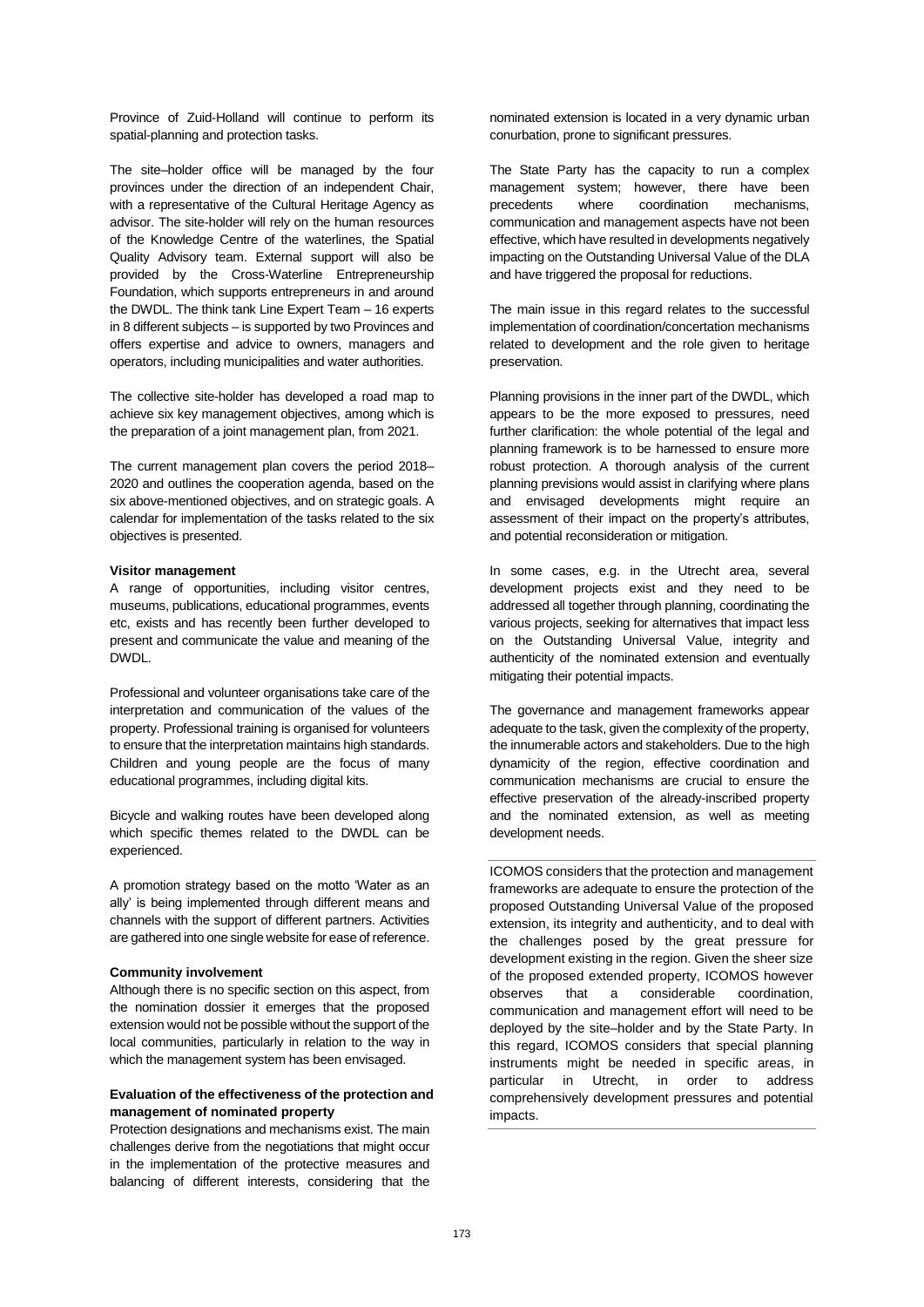# **6 Conclusion**

ICOMOS commends the State Party for the proposed extension, that can be considered very challenging, taking into account that the territory in which the inscribed property and its proposed extension are located is overall highly dynamic.

However, due to its complexity and sheer size, this proposal also faces some challenges: the need for revision of the delineation of the boundaries of the nominated extension in some stretches, the revision of the buffer zone, which does not appear adequate at this stage to provide the added layer of protection to the existing property and to the nominated extension, both on the inner and outer sides of the waterline, as well as the difficulties posed by the request for some reductions.

ICOMOS regrets that some inappropriate developments have occurred in some minor areas of the inscribed property such that their integrity and authenticity have been compromised, and understands the reasons why the State Party has decided to propose their removal. ICOMOS has carefully weighed all seven requests and has come to the conclusion that only six might be acceptable. However, before considering them approvable, ICOMOS needs to see important conditions fulfilled: they should all be included in the buffer zone and should be equipped with specific ad-hoc mechanisms that can restore some memory of their past role, through careful design and landscaping, and conditions in the medium- or long-term.

ICOMOS also considers that no further proposals for reduction can be accepted for this property.

The removal of the zone B2.2 – Geniedijk, cannot be accepted as, in this stretch, the section of the DLA is already very narrow, and this proposed further reduction would diminish the integrity of the whole property. In this area proposed developments need to be revised, e.g. on the outer side, the planned complex should be kept further away from the waterline.

For the nominated extension, the area near Utrecht appears to be the most problematic due to high development pressures. There, the boundaries of the nominated extension need some local revision in order to include all elements reflecting part of the memory of their past conditions through careful design and landscaping.

ICOMOS welcomes the delineation of a buffer zone for the DLA and the proposed extension. However the current rationale for the delineation of the boundaries – a 50m strip of land on the inner side and 10km of buffer zone on the outer side - appears rather mechanical and not tailored to the specific needs of the different sections of the DLA and the proposed extension. ICOMOS considers that the buffer zone should be thoroughly revised and equipped with ad-hoc mechanisms and differentiated zoning in order to guarantee the necessary added layer of protection. The whole legislative

framework, with the recent reforms, represents a robust basis for establishing specific regulatory and planning measures for the buffer zone.

Since 2011 and 2016, the legal framework has been strengthened and the new Environment and Planning Act, which will come into effect in 2021, along with the Draft National Strategy on Spatial Planning and Environment, appear adequate to address the challenges of reconciling the protection and conservation of heritage and the need for development.

However, a survey and assessment of existing planning previsions and their coherence with the need to ensure the protection of Outstanding Universal Value of the property and its extension would be necessary to guarantee that no similar situations to those that generated the request for removal will happen in the future. This will strengthen specific protection measures which will be applied to a revised buffer zone.

# **7 Recommendations**

# **Recommendations with respect to inscription**

ICOMOS recommends that the nomination of the extension of the Defence Line of Amsterdam to include the New Dutch Waterline and become the Dutch Water Defence Lines, the Netherlands, be **referred back** to the State Party in order to allow it to:

- Revise the boundaries of the proposed extension in the section near Utrecht in order to include all elements that make up the waterline and the reciprocal visual relationships between these elements;
- Exclude from the proposal for reduction the area B2.2 – Geniedijk;
- Include all other six proposed reductions within the buffer zone and provide them with ad-hoc mechanisms that prevent further pressures and offer the opportunity to recover in the medium- or long-term, at least part of the memory of their past conditions through careful design and landscaping;
- Revise thoroughly the boundaries of the buffer zone, both on the inner and outer sides of the property, by expanding it on the inner side, including all prohibited circles and the inundation areas; as well as the area of Maarschalkerweerd, one of the few places where the continuity and visual relationship between the inner and outer ring of Utrecht is still perceivable, redefining the boundaries on the outer side in order to make them coincide with physical elements or administrative and property delimitations;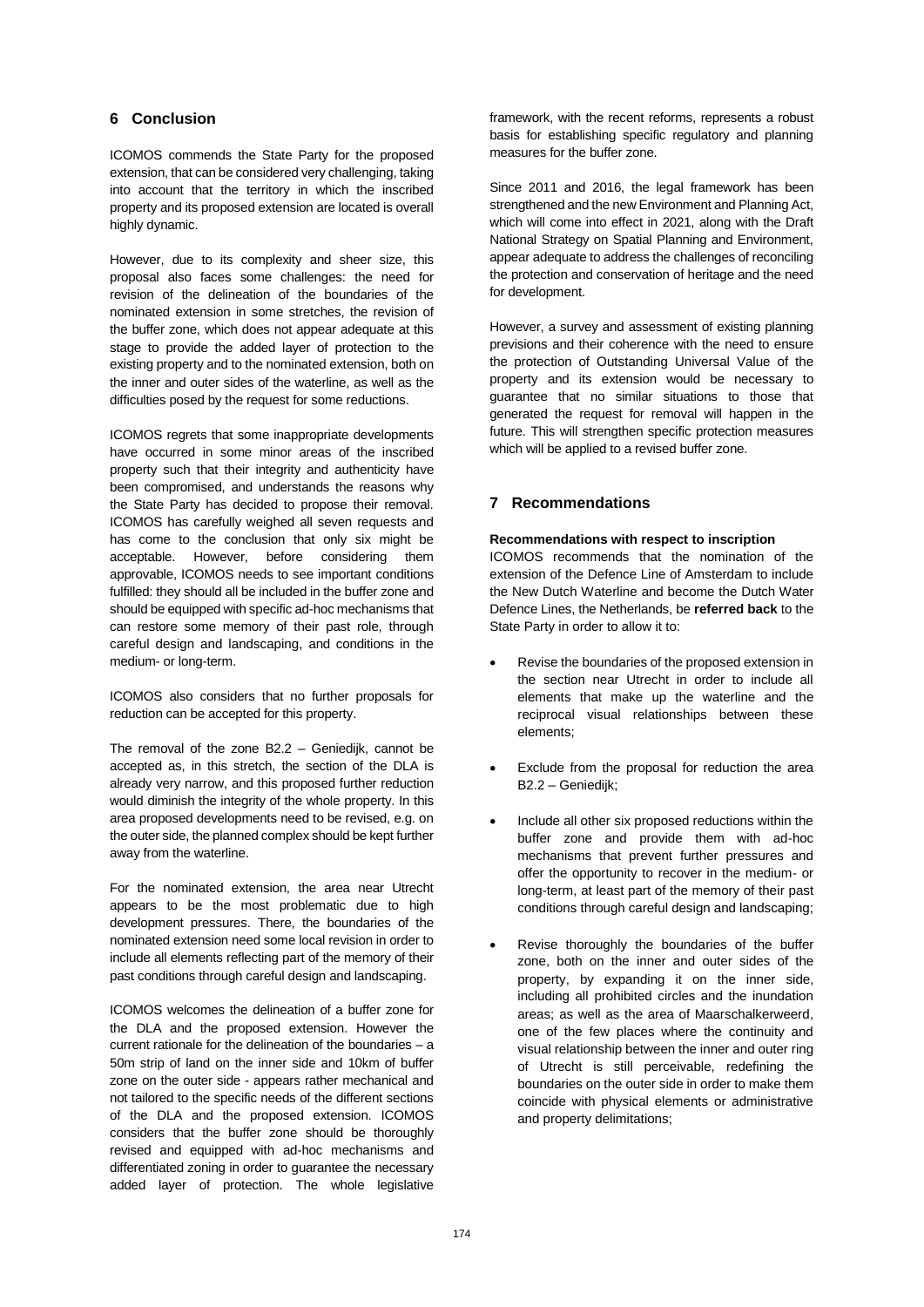- Equip the buffer zone with ad-hoc protection measures, if and where necessary by making use of distinct zoning, so as to ensure an effective added layer of protection;
- Make an inventory of all current planning previsions in force for the inscribed property as well as the nominated extension and the whole buffer zone, and assess whether they are coherent to sustain the Outstanding Universal Value of the Defence Line of Amsterdam and the proposed Outstanding Universal Value of the extension.

# **Additional recommendations**

ICOMOS further recommends that the State Party give consideration to the following:

- a) Strengthening the protection of the landscape dimension, particularly in key sections of the Dutch Water Defence Lines, e.g. in the Utrecht area and Laagraven especially, through ad-hoc plans that enhance the historic landscape features and mutual visibility among the defence elements,
- b) Revising as a matter of urgency the project of the housing development near Woudrichem,
- c) Providing the World Heritage Centre and ICOMOS with upcoming projects, including the final option for the A8-A9 junction, for review,
- d) Finalising all sensitive area analyses and embed their conclusions in planning instruments,
- e) Strengthening the visibility and interpretation of the Defence Line of Amsterdam and its proposed extension;